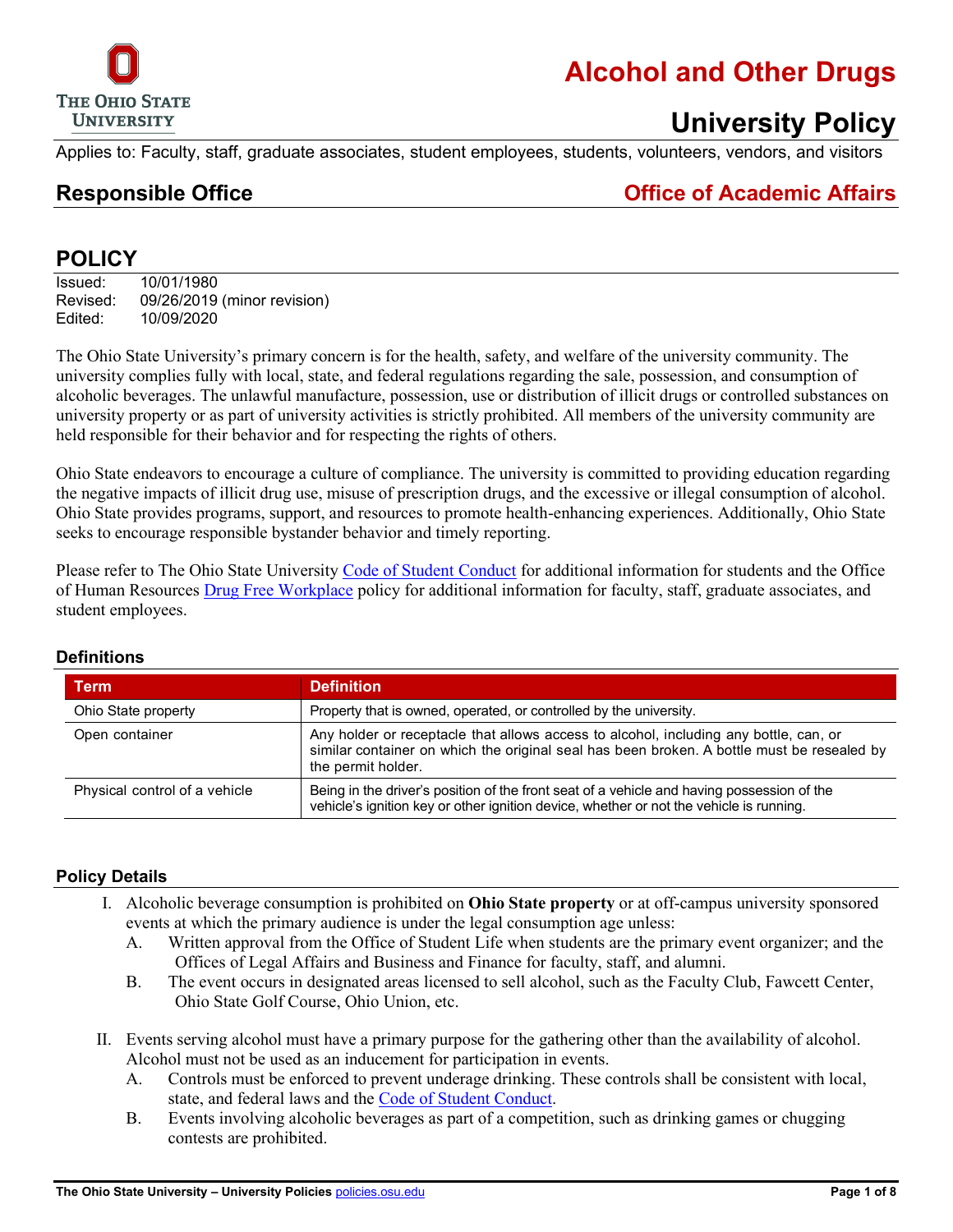

Applies to: Faculty, staff, graduate associates, student employees, students, volunteers, vendors, and visitors

- C. Soft drinks or other non-alcoholic beverages such as water, punch, and fruit drinks should be available in the same location and be featured as prominently as the alcoholic beverages during the entire time alcoholic beverages are being served.
- D. Food and/or snacks should be prominently displayed and available during the entire event.
- E. Individual units may implement more restrictive policies relating to the use and/or promotion of alcohol within their facilities that are otherwise in accordance with university policy and local, state, and federal laws.
- III. Registered student ,organizations, on a university-related trip must comply with the [Code of Student Conduct](https://studentconduct.osu.edu/) and local, state, federal, and international laws that apply to Ohio State students.
	- A. Funds allocated to a registered student organization from the Council on Student Affairs Student Activity Fund, or otherwise from the university, must not be used to purchase alcoholic beverages.
	- B. Funds collected through a registered student organization's voluntary dues, donations, or fund-raising may be used to purchase alcoholic beverages if the purchase and use of those beverages is otherwise in accordance with university policy and local, state, and federal laws.
- IV. Alcoholic beverages may be served in designated areas of the Jerome Schottenstein Center. No thermos bottles, coolers, bottles, cans, or other containers of any type may be brought into the Jerome Schottenstein Center, Ohio Stadium or other university athletic facilities.
	- A. Possession and consumption of alcohol in stadium parking areas are subject to local, state and federal laws and regulations. Police and the Ohio Investigative Unit may patrol these areas and enforce applicable laws.
	- B. **Open containers** are not allowed at any tailgating events.
	- C. Any open container must be transported as required by law.
- V. Alcohol is prohibited at undergraduate group events on Ohio State property, including public or semi-private common areas.
	- A. Students 21 years of age or older, may possess and consume legal beverages in their rooms or suites, or rooms of others of legal age, in accordance with university policy and local, state, and federal laws.
- VI. Advertising that promotes the use of alcohol, illegal drugs, or the misuse of prescription drugs is prohibited on Ohio State property. This applies to events and activities organized or sponsored by the university.
	- A. Subject to administrative restrictions, events organized on Ohio State property may display the corporate names and logos of alcohol-related sponsors, as long as it does not encourage consumption or irresponsible use.
	- B. Promotional materials, including advertisements for college events sponsored or co-sponsored by student organizations, must not make reference to or include pictures of alcoholic beverages or the name of alcohol distributors.
	- C. Advertising should focus on the purpose or theme of the event and not on the availability of alcohol in ways that imply drinking is the focus, such as a "beer blast," "forty kegs," or "all the beer you can drink."
- VII. The unlawful manufacture, possession, use or distribution of illicit drugs or controlled substances on university property or as part of university activities is strictly prohibited.
- VIII. The Ohio State University faculty, staff, graduate associates, student employees, students, volunteers, vendors, and visitors must abide by all applicable local, state, and federal laws regarding illicit drugs and controlled substances. Under local, state, and federal laws, it is a crime to do any of the following. For more information, see the [Ohio Department of Commerce](http://www.com.ohio.gov/liqr/) and [U.S. Drug Enforcement Administration.](http://www.justice.gov/dea/index.shtml)
	- A. Underage Drinking
		- 1. Purchase, order, pay for, or share the cost of alcohol if you are under 21.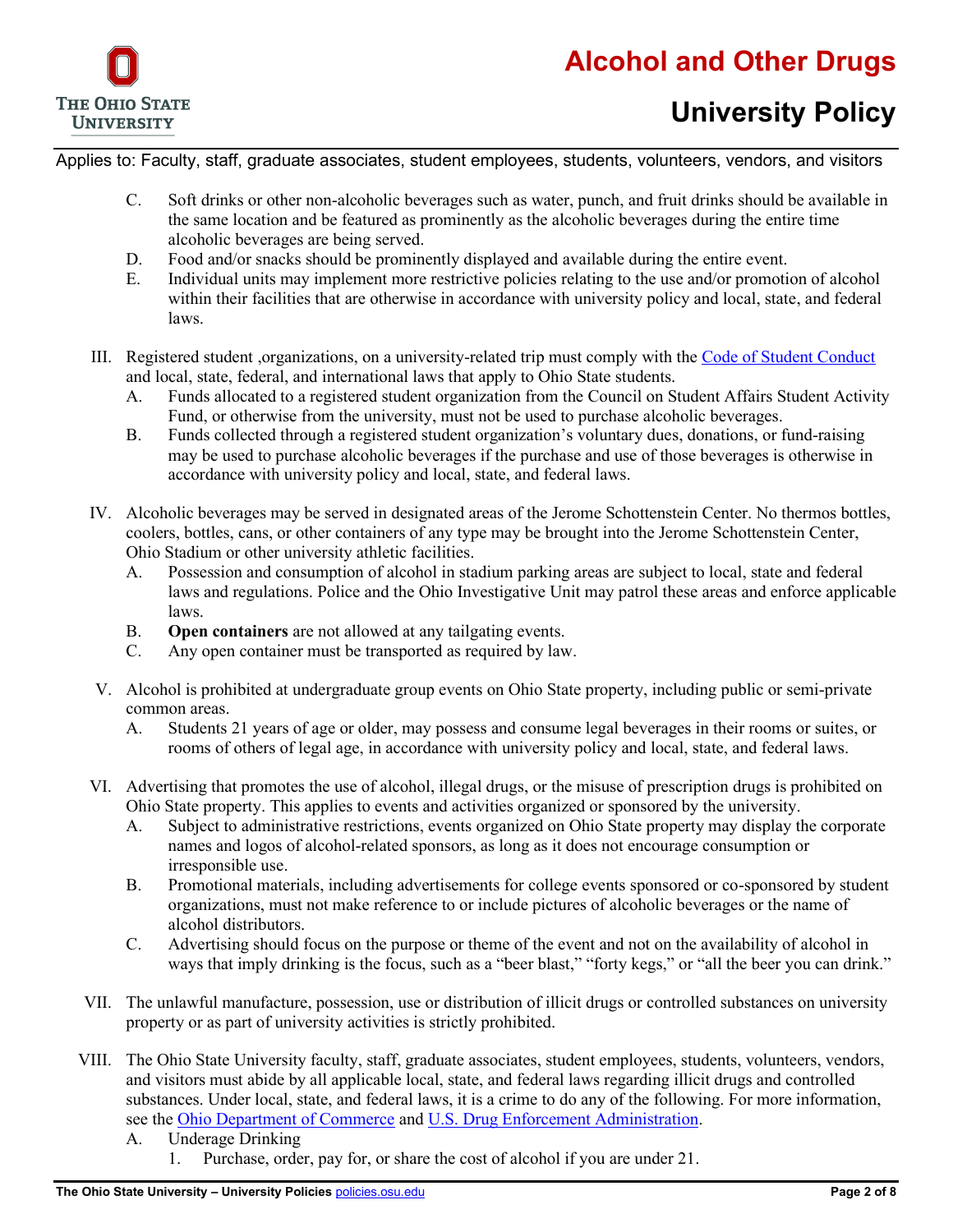

Applies to: Faculty, staff, graduate associates, student employees, students, volunteers, vendors, and visitors

- 2. Possess alcohol if you are under 21.
- 3. Consume alcohol if you are under 21, unless it is provided by and consumed in the presence of your parent, legal guardian, or adult spouse who is 21 or older.
- 4. Sell alcohol to, buy alcohol for, or furnish alcohol to anyone under 21.
- 5. Allow anyone under 21 who possesses or consumes alcohol to remain in your home, apartment, or residence hall room, or in other property that you own or occupy unless alcohol is given by and consumed in the presence of the underage person's parent, legal guardian, or adult spouse.
- B. False Identification
	- 1. Show or give false information about your name, age, or other identification to purchase or obtain alcohol if you are under 21.
	- 2. Provide false information about the name, age or other identification of another person under 21 to purchase or obtain alcohol for that person.
- C. Open Containers
	- 1. Have an open container of alcohol in your possession in any unlicensed public place.
	- 2. Have an open container of alcohol in your possession while driving or riding in or on a motor vehicle.
	- 3. Have an open container of alcohol in your possession while in or on a motor vehicle that is parked in or on a highway, street, or other place open to the public for parking.
	- 4. Open containers are not allowed at any Ohio State tailgating events.
- D. Transportation
	- 1. Operate a vehicle under the influence. If you are under 21, you are considered to be operating a vehicle under the influence if your blood alcohol level is .02 or higher and 0.08 at age 21. Refusing an alcohol test results in an immediate administrative license suspension.
	- 2. Consume alcohol while in a motor vehicle.
	- 3. Drive while under the influence of alcohol.
	- 4. Be in **physical control of a vehicle** while drinking or under the influence of alcohol.
- E. Disorderly Conduct
	- 1. Engage in conduct likely to be offensive or cause inconvenience, annoyance, or alarm to others or that poses a risk of physical harm to yourself, to others, or to property while you are voluntarily intoxicated.
- F. Alcohol Sales
	- 1. Hold an event where alcohol is sold, or an event where alcohol is provided without charge but there is an entrance fee, cover charge, or other fee, without an appropriate permit. Information on how to obtain a temporary liquor permit is available from the [Ohio Division of Liquor Control.](http://www.com.ohio.gov/liqr/)
- G. Illicit Drugs
	- 1. Sell or offer to sell any controlled substance, or prepare or package any controlled substance for sale.
	- 2. Distribute any controlled substance, unless authorized to do so by law.
	- 3. Knowingly obtain, possess, or use a controlled substance without a prescription.
- H. State of Ohio Alcohol and Drug Law Criminal Sanctions
	- 1. Underage drinking: Ohio Revised Code (O.R.C.) 4301.63 provides that no person under the age of 21 shall purchase beer or intoxicating liquor. Penalty for violation: Violation of O.R.C. 4301.63 will result in a fine of not less than \$25 but not more than \$100. The court may order that the fine be paid by the performance of public work at a reasonable hourly rate established by the court and may specify the designated time in which the public work shall be completed.
	- 2. False identification used to purchase alcohol for someone under 21: O.R.C. 4301.633 provides that no person shall knowingly furnish any false information as to the name, age, or other identification of any person under 21 years of age for the purpose of obtaining or with the intent to obtain, beer or intoxicating liquor for a person under 21 years of age, by purchase, or as a gift. Penalty for violation: Violation of O.R.C. 4301.633 is a misdemeanor of the first degree. The maximum penalty is imprisonment for not more than six months and a fine not more than \$1,000.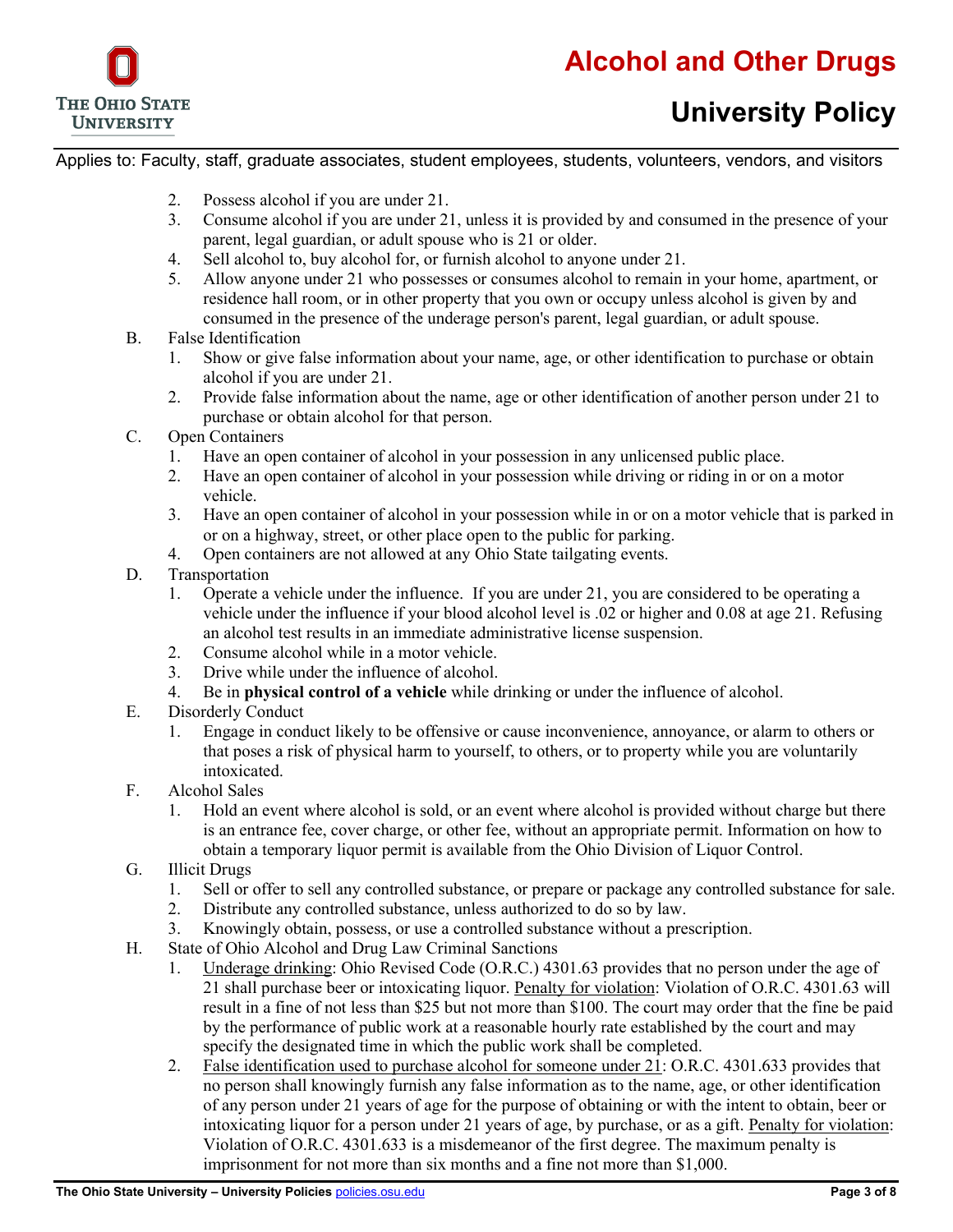

Applies to: Faculty, staff, graduate associates, student employees, students, volunteers, vendors, and visitors

- 3. False identification used to purchase alcohol by someone under 21: O.R.C. 4301.634 provides that no person under the age of 21 years shall knowingly show or give false information concerning the same person's name, age, or other identification for the purpose of purchasing or otherwise obtaining beer or intoxicating liquor in any place in this state where beer or intoxicating liquor is sold under a permit issued by the division of liquor control or sold by the division. Penalty for violation: Violation of O.R.C. 4301.634 is a misdemeanor of the first degree, punishable by up to six months imprisonment and fines up to \$1,000. If a false or altered state identification card was used in commission of a violation of O.R.C. 4301.634, the punishment is a first degree misdemeanor with a fine of not less than \$250 but not more than \$1,000 and up to six months imprisonment.
- 4. Open container in a motor vehicle: O.R.C. 4301.64 prohibits the consumption of beer or intoxicating liquor in a motor vehicle. Penalty for violation: Violation of O.R.C. 4301.64 is a misdemeanor of the fourth degree punishable by up to 30 days in jail and a fine up to \$250.
- 5. Furnishing or selling alcohol to someone under 21: O.R.C. 4301.69(A) prohibits any person from selling or furnishing beer or intoxicating liquor to an person under 21 years of age, or buying it for any person under the age of 21. Penalty for violation: Violation of O.R.C. 4301.69(A) is a misdemeanor punishable by a fine of at least \$500 but not more than \$1,000, and up to six months imprisonment.
- 6. Underage purchase, possession or consumption of alcohol: O.R.C. 4301.69(E) provides that no underage person shall knowingly order, pay for, share the cost of, attempt to purchase, possess, or consume any beer or intoxicating liquor in any public or private place or knowingly be under the influence of any beer or intoxicating liquor unless he or she is accompanied by a parent, spouse, or legal guardian who is not an underage person, or unless the beer or intoxicating liquor is given for religious purposes or by a physician for medical purposes. Penalty for violation: Violation of O.R.C. 4301.69(E) is a misdemeanor of the first degree. The maximum penalty is imprisonment for not more than six months and a fine up to \$1,000.
- 7. Driving while intoxicated: O.R.C. 4511.19 prohibits any person from driving a motor vehicle while under the influence of alcohol or drugs. Penalty for violation: A violation of O.R.C. Section 4511.19 is a misdemeanor of the first degree, the maximum penalty for which is a jail term of up to six months and a fine up to \$1,000. The court may also impose additional fines, community rehabilitation or intervention programs, and suspend or revoke the offender's driver's license. Additional penalties exist for repeat offenders of O.R.C. 4511.19.
- 8. Selling or distributing illicit drugs: O.R.C. 2925.03 prohibits any person from selling or offering to sell any controlled substance, preparing or packaging any controlled substance for sale, or distributing any controlled substances. Penalty for violation: Anyone who violates this statute is guilty of drug trafficking. Violation of this statute is a felony, the level of which depends on the specific criteria set forth in O.R.C. 2925.03(C), including type and weight of drug. The minimum penalty for a fifth degree felony can include six to 12 months in jail and/or a fine up to \$2,500. The maximum penalty for a first degree felony can include imprisonment up to 10 years and a fine up to \$20,000.
- 9. Possessing or using illicit drugs: O.R.C. 2925.11 prohibits any person from knowingly obtaining, possessing, or using a controlled substance. Penalty for violation: Violation of O.R.C. 2925.11 is drug abuse, which may be a misdemeanor or a felony depending on the specific criteria set forth in O.R.C. 2925.11(C), including type and weight of drug. The minimum penalty, a fourth degree misdemeanor, is punishable by imprisonment of up to 30 days and a fine up to \$250. The maximum penalty, a first degree felony, is punishable by up to 10 years in prison and a fine up to \$20,000.
- 10. A complete list of Ohio drug prohibitions can be found in [Chapter 2925 of the Ohio Revised Code.](http://codes.ohio.gov/orc/2925)
- I. Federal Drug Laws
	- 1. Federal law prohibits the trafficking and illegal possession of controlled substances as outlined in 21 United States Code, Sections 841 and 844.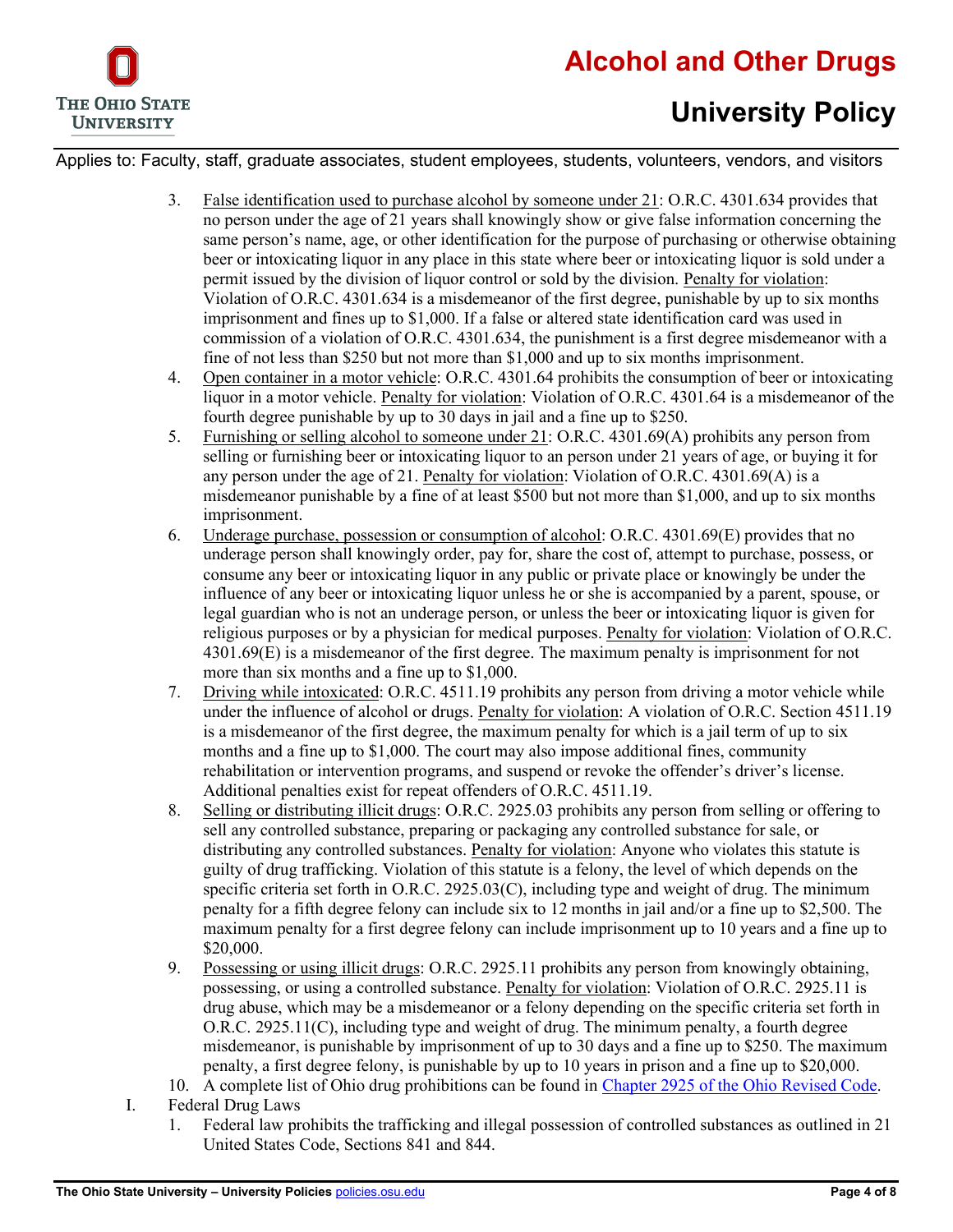

Applies to: Faculty, staff, graduate associates, student employees, students, volunteers, vendors, and visitors

- 2. Depending on the amount possessed, first offense maximum penalties for trafficking marijuana range from five years' imprisonment with a \$250,000 fine to imprisonment for life with a \$10 million fine for an individual, and from five years imprisonment with a \$1 million fine to imprisonment for life with a \$50 million fine if not an individual. Also depending on the amount possessed, first offense maximum penalties for trafficking Class I and Class II controlled substances (methamphetamine, heroin, cocaine, cocaine base, PCP, LSD, fentanyl analogue) range from five years' imprisonment with a \$5 million fine to imprisonment for life with a \$10 million fine for an individual, and from five years' imprisonment with a \$25 million fine to imprisonment for life with a \$50 million fine if not an individual. First offense penalties for simple possession, 21 USC §844, range from at most one years' imprisonment or at least a \$1,000, fine or both; to at most 20 years' imprisonment and a fine of at least a \$1,000.
- 3. For the most current and complete information regarding Federal penalties for drug trafficking, visit th[e U.S. Drug Enforcement Administration Federal Trafficking Penalties.](http://www.justice.gov/dea/druginfo/ftp3.shtml)
- J. Disclaimer
	- 1. This information is provided as a general summary of the major applicable laws. Laws are frequently amended and reinterpreted, and the application of law to specific situations generally requires an analysis of all of the facts and circumstances. This information should not be substituted for specific legal advice.
	- 2. If you are charged with a crime it is a good idea to seek advice of an attorney. Updates to these laws are generally reflected on the websites mentioned here, but individuals are ultimately responsible for knowing the laws. This information should not be substituted for specific legal advice.
	- 3. Ohio State's [Code of Student Conduct](https://studentconduct.osu.edu/) and university policies and rules are campus behavior and safety standards that may result in sanctions, educational outcomes, or penalties that are independent of any criminal considerations.
	- 4. Violation of the laws referenced previously may also be a violation of Ohio State's [Code of Student](https://studentconduct.osu.edu/)  [Conduct](https://studentconduct.osu.edu/) and university policies and rules and could result in university sanctions. It should also be noted that the university's expectations for appropriate behavior are higher than those under the law.

#### **PROCEDURE**

| Issued:  | 10/01/1980                  |
|----------|-----------------------------|
| Revised: | 09/26/2019 (minor revision) |
| Edited:  | 10/09/2020                  |

- I. Process for University Events that Involve Alcohol
	- A. Colleges and support units seeking to serve alcohol must request approval through the Office of Business and Finance.
	- B. Students over the legal drinking age seeking to serve alcohol at an event must request approval through the Office of Student Life.
	- C. At least **three weeks** before the event, apply for university approval if the university event involves serving alcohol outside of a licensed premise. Proof of Liability Insurance may be required of the sponsor of the event.
	- D. At least **eight weeks** before the event, submit a request for a permit from the Department of Liquor Control if planning an event that involves serving alcohol where there will be charges for anything, such as for a reception, conference registration, food, etc.
	- E. At least **three weeks** prior to the event, the University Police Special Events Coordinator must be contacted and the sponsoring party must ensure adequate security, provide a safe and secure environment, and follow reasonable risk management procedures as defined by University Police.
- II. Violations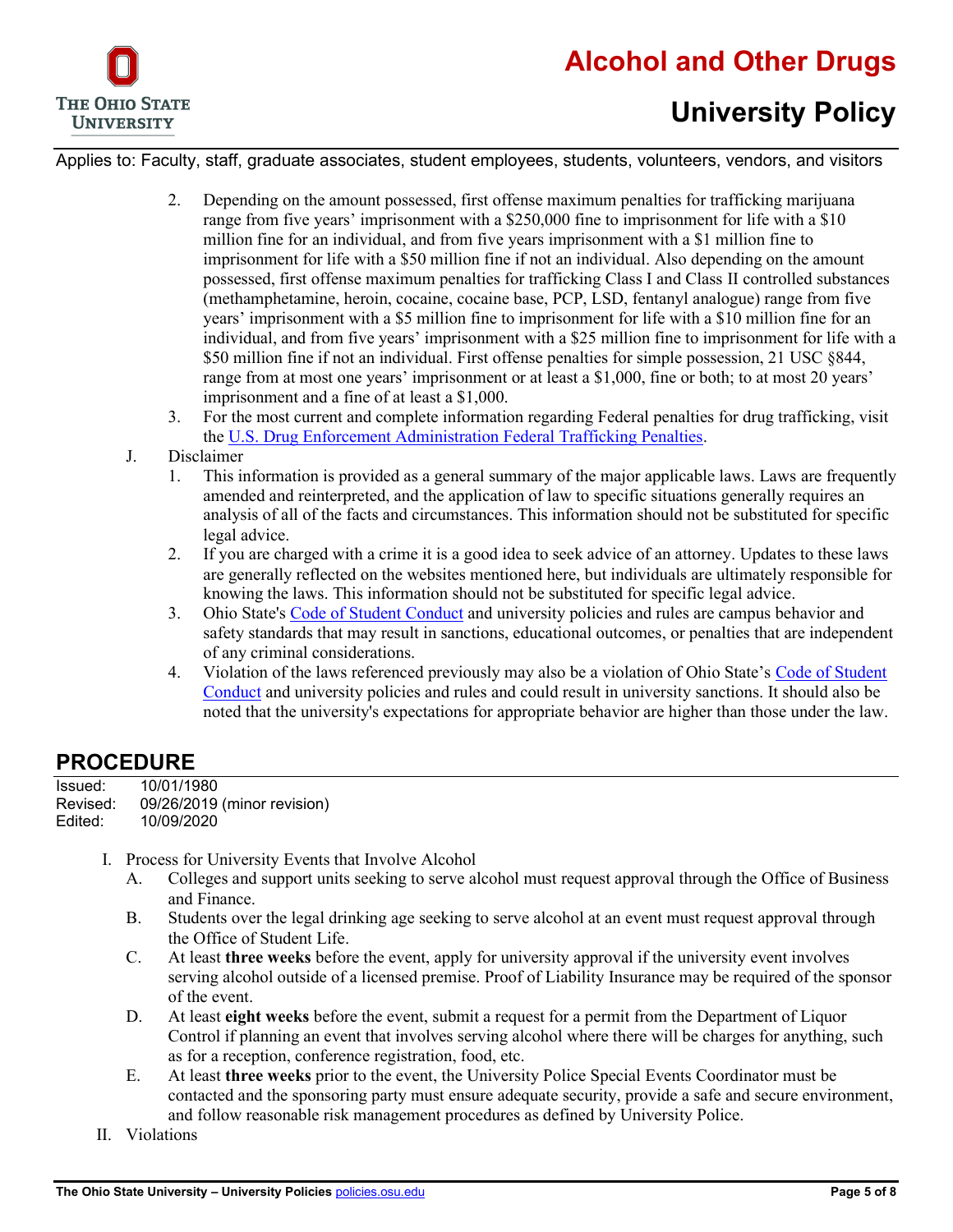

Applies to: Faculty, staff, graduate associates, student employees, students, volunteers, vendors, and visitors

- A. Any faculty, staff, graduate associates, student employees, students, volunteers, vendors, and visitors found to be in violation of local, state, and/or federal law, or who violate the university's alcohol or other drug policies, are subject to university disciplinary procedures and/or referral to the appropriate authorities for legal action.
	- 1. Campus disciplinary sanctions include, but are not limited to: written warnings, loss of privileges, probation, participation in an alcohol or other drug assistance or rehabilitation program, suspension, and/or dismissal.
	- 2. Sanctions may also apply to registered student organizations and to off-campus conduct.
	- 3. Additional disciplinary procedures may also be applied from professional schools, National Collegiate Athletic Association (NCAA), and vendors.
- B. We value the actions of student "Good Samaritans" or those individuals who are concerned for the health and safety of their peers. For more information regarding the University's Amnesty Policy, please refer to the [Code of Student Conduct](https://studentconduct.osu.edu/) (3335-23-06).
- III. Corrective Action
	- A. Faculty, staff, graduate associates, student employees, students, volunteers, vendors, and visitors are responsible for complying with all university policies and rules. If alcohol violations occur, corrective action is governed as follows:
		- 1. Students are subject to appropriate discipline by Residence Hall staff or by the Office of Student Conduct.
		- 2. Faculty and staff may be disciplined under all applicable university rules and policies, up to and including termination of employment.
		- 3. Volunteers and vendors are subject to appropriate disciplinary action by the college or unit.
	- B. Alcohol policy violations can be reported via the university **Anonymous Reporting Line**.

| <b>Position or Office</b>                           | <b>Responsibilities</b>                                                                                                                                                                                                                                                                                                                                                                               |
|-----------------------------------------------------|-------------------------------------------------------------------------------------------------------------------------------------------------------------------------------------------------------------------------------------------------------------------------------------------------------------------------------------------------------------------------------------------------------|
| University leaders,<br>managers, and<br>supervisors | Communicate policy expectations.<br>1.<br>2.<br>Hold individuals responsible for compliance.<br>Communicate policy violations to leaders and managers in specific areas where problems occur.<br>3.                                                                                                                                                                                                   |
| Student Life                                        | 1.<br>Communicate policy expectations to the university community.<br>2.<br>Consult with students on the policy.<br>Provide alcohol and other drug education and support.<br>3.<br>Review the policy and update as needed.<br>4.<br>Address non-employment setting policy violations with students.<br>5.<br>Review, and when appropriate, approve student requests to serve alcohol at events.<br>6. |
| <b>Business and Finance</b>                         | $\mathbf{1}$ .<br>Communicate policy expectations to the university community.<br>Consult with units on the policy.<br>2.<br>3.<br>Review, and when appropriate, approve college and support unit requests to serve alcohol at event(s).                                                                                                                                                              |
| Legal Affairs                                       | 1.<br>Communicate policy expectations to the university community.<br>2.<br>Consult with units on the policy.<br>Review authorization forms and update as needed.<br>3.                                                                                                                                                                                                                               |
| University<br>Communications                        | Communicate to the university community through an annual notification, which must include the following:<br>standards of conduct; a description of sanctions for violating federal, state, and local law and campus policy;<br>a description of health risks associated with AOD use; and a description of treatment options.                                                                        |
| Human Resources                                     | Communicate policy expectations to the university community.<br>1.<br>Consult with units on the policy.<br>2.<br>Provide information on support services.<br>3.<br>Address and refer policy violations to the appropriate position or office.<br>4.                                                                                                                                                   |
| Employing or volunteer<br>sponsoring unit           | I1.<br>Communicate policy expectations.<br>Provide information on support services.<br>$\overline{2}$ .                                                                                                                                                                                                                                                                                               |

#### **Responsibilities**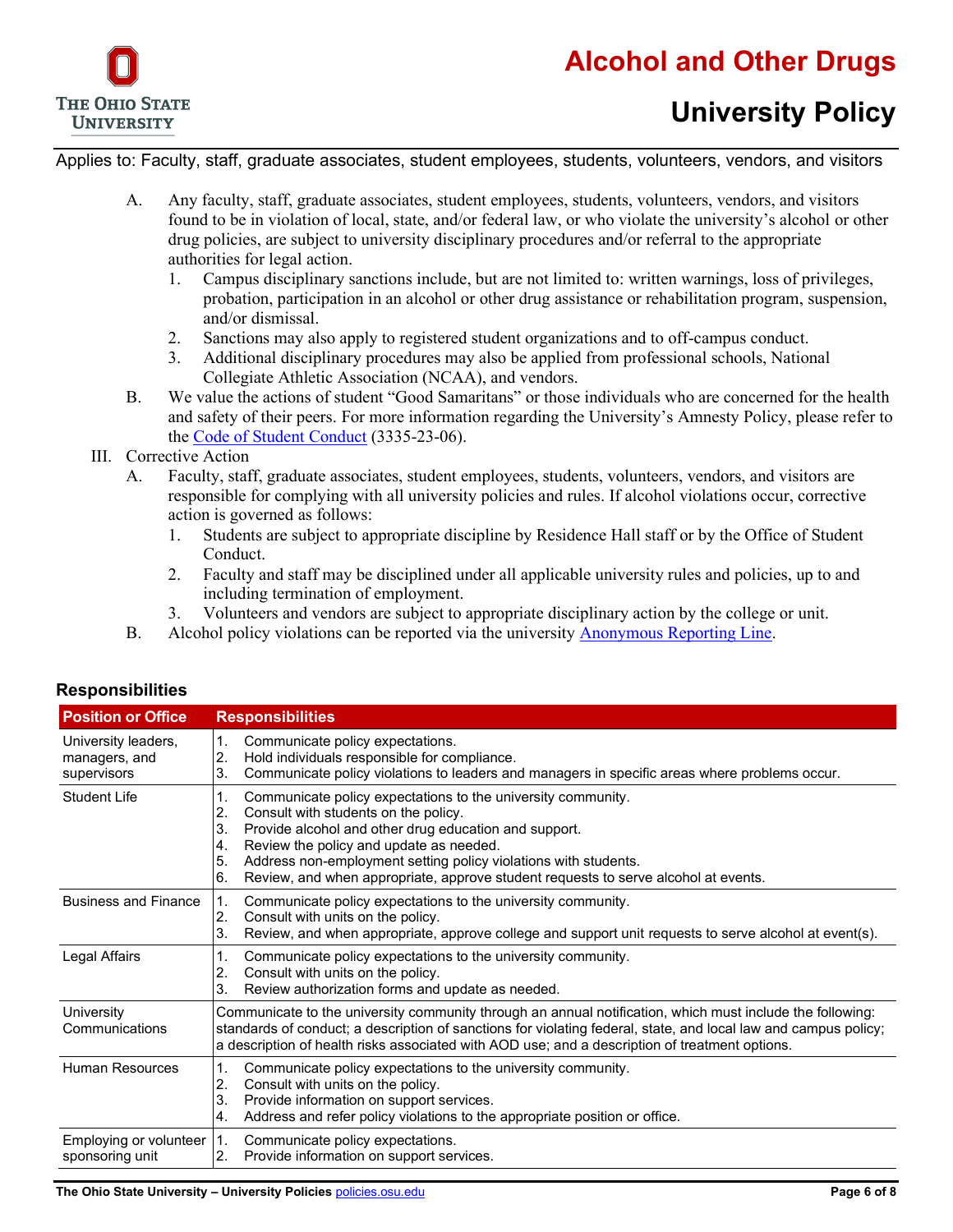

Applies to: Faculty, staff, graduate associates, student employees, students, volunteers, vendors, and visitors

| <b>Position or Office</b> | <b>Responsibilities</b>                                                                                                                            |
|---------------------------|----------------------------------------------------------------------------------------------------------------------------------------------------|
|                           | Address and refer policy violators to the appropriate position or office.<br>3.<br>Report policy violations to the appropriate position or office. |
| <b>Individuals</b>        | Comply with the policy.<br>Inform others about the policy whenever possible.<br>Use education and support resources as needed.                     |

#### **Resources**

Anonymous Reporting Line, [secure.ethicspoint.com/domain/media/en/gui/7689/index.html](https://secure.ethicspoint.com/domain/media/en/gui/7689/index.html) Authorization to Serve Alcohol Request Form, [legal.osu.edu/pdf/alcohol\\_authorization.pdf](http://legal.osu.edu/pdf/alcohol_authorization.pdf) Drug-Free Workplace policy 7.30, [hr.osu.edu/policy/policy730.pdf](http://hr.osu.edu/policy/policy730.pdf) Expenditures policy 4.11, [busfin.osu.edu/FileStore/PDFs/411\\_Expenditures.pdf](http://www.busfin.osu.edu/FileStore/PDFs/411_Expenditures.pdf) Legal Topics Alcohol on Campus Sites, [legal.osu.edu/legaltopics.php](http://legal.osu.edu/legaltopics.php) Ohio Department of Commerce Division of Liquor Control[, com.ohio.gov/liqr/](http://www.com.ohio.gov/liqr/) Ohio Liquor Permit Classes and Fees, [com.ohio.gov/liqr/permitClasses.aspx](http://www.com.ohio.gov/liqr/permitClasses.aspx) Ohio Revised Code, [codes.ohio.gov/orc/](http://codes.ohio.gov/orc/) Registered Student Organizations, [ohiounion.com/get\\_involved/student\\_organizations](http://ohiounion.com/get_involved/student_organizations) Student Code of Conduct, [studentaffairs.osu.edu/csc/](http://studentaffairs.osu.edu/csc/) U.S. Drug Enforcement Administration, [justice.gov/dea/index.shtml](http://www.justice.gov/dea/index.shtml)

U.S.D.E.A. Federal Trafficking Penalties, [justice.gov/dea/druginfo/ftp3.shtml](http://www.justice.gov/dea/druginfo/ftp3.shtml)

| <b>Subject</b>                                           | <b>Office</b>                                                         | <b>Telephone</b> | <b>E-mail/URL</b>                                 |
|----------------------------------------------------------|-----------------------------------------------------------------------|------------------|---------------------------------------------------|
| Policy questions                                         | <b>Student Wellness Center</b>                                        | 614-292-4527     | swc.osu.edu/                                      |
| Alcohol and other drug<br>coaching/ screenings           | <b>Student Wellness Center</b>                                        | 614-292-4527     | wellness@osu.edu<br>swc.osu.edu/                  |
| Alcohol permission requests                              | Office of Business and Finance                                        | 614-292-7970     | ASArequests@osu.edu                               |
| Code of Student Conduct                                  | <b>Student Conduct</b>                                                | 614-292-0748     | studentconduct@osu.edu<br>studentconduct.osu.edu/ |
| Collegiate recovery<br>community                         | <b>Student Wellness Center</b>                                        | 614-292-4527     | wellness@osu.edu<br>swc.osu.edu/                  |
| Corrective action for<br>employees                       | Employee and Labor Relations, Office of<br><b>Human Resources</b>     | 614-292-2800     | ohrc@hr.osu.edu<br>hr.osu.edu/elr/                |
| Couple and family<br>counseling                          | Couple and Family Clinic                                              | 614-292-3671     | cftc.ehe.osu.edu/                                 |
| Employee substance abuse                                 | Employee Assistance Program                                           | 800-678-6265     | osuhealthplan.com/programs-and-<br>services/eap   |
| Group support                                            | <b>Student Wellness Center</b>                                        | 614-292-4527     | wellness@osu.edu<br>swc.osu.edu/                  |
| Psychological services                                   | Anxiety and Stress Disorders Clinic/<br>Psychological Services Center | 614-292-2345     | psc.osu.edu/                                      |
| Student alcohol, tobacco, and<br>other drugs coordinator | Student Wellness Center                                               | 614-292-4527     | wellness@osu.edu<br>swc.osu.edu/                  |
| Student counseling group/<br>individual                  | <b>Counseling and Consultation Service</b>                            | 614-292-5766     | ccs.osu.edu/<br>ccs@studentlife.osu.edu           |
| Student wellness coaching                                | <b>Student Wellness Center</b>                                        | 614-292-4527     | wellness@osu.edu                                  |

#### **Contacts**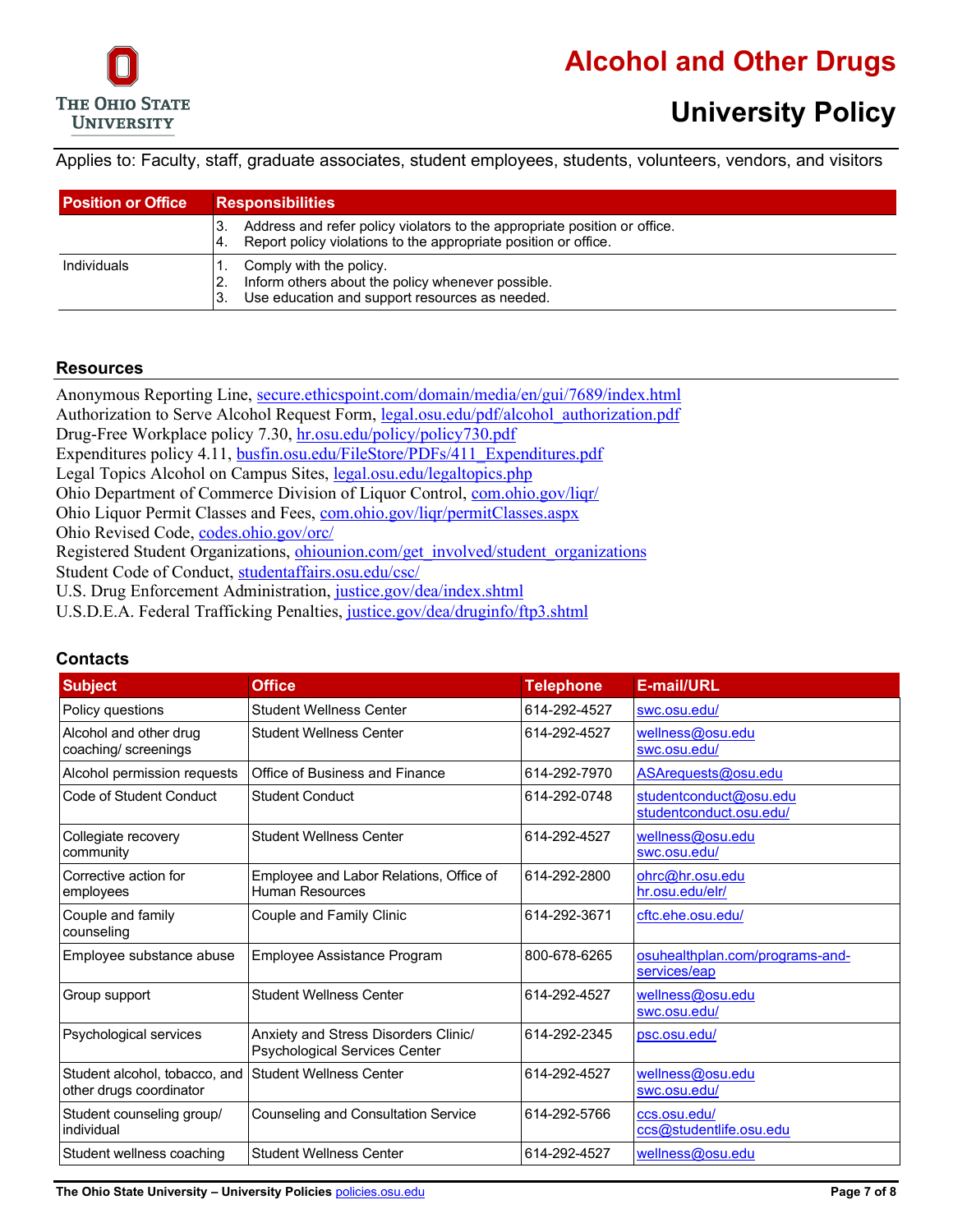

# **Alcohol and Other Drugs**

# **University Policy**

Applies to: Faculty, staff, graduate associates, student employees, students, volunteers, vendors, and visitors

| <b>Subject</b>                                   | Office                      | <b>Telephone</b> | <b>E-mail/URL</b>                                    |
|--------------------------------------------------|-----------------------------|------------------|------------------------------------------------------|
|                                                  |                             |                  | swc.osu.edu/                                         |
| University Police special<br>levents coordinator | Department of Public Safety |                  | $\log$ -specialevents@osu.edu<br>los.ohio-state.edu/ |

#### **History**

| Issued:  | 10/01/1980                  |
|----------|-----------------------------|
| Revised: | 07/01/2010                  |
| Revised: | 01/01/2014                  |
| Edited:  | 09/23/2014                  |
| Revised: | 09/26/2019 (minor revision) |
| Edited:  | 10/09/2020                  |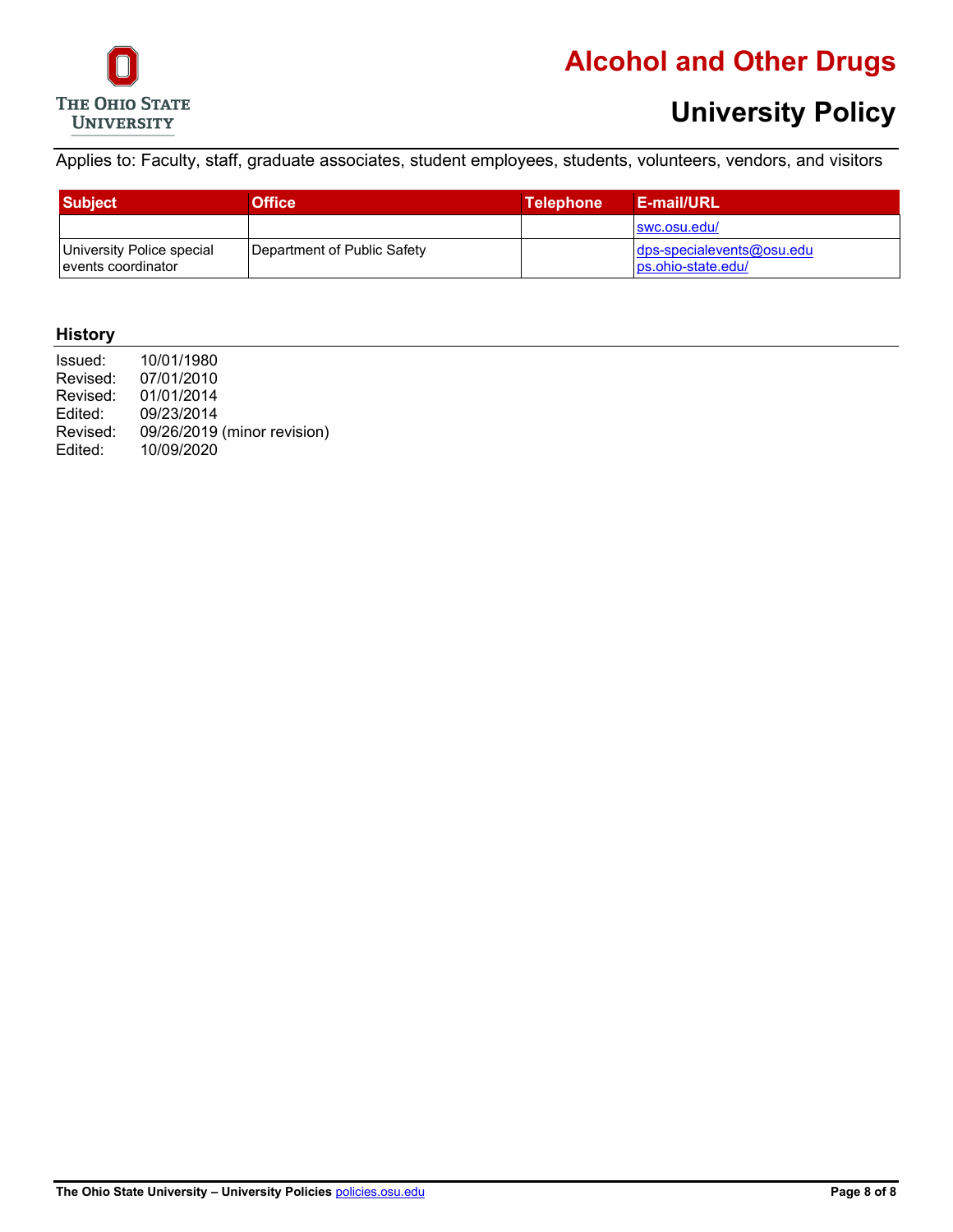

Alcohol and other drugs affect the health and safety of students, faculty, staff, volunteers, and campus visitors, and are very costly in relationship to campus crime and interference with the learning environment. The Ohio State University is committed to providing a safe, healthy learning community.

#### **ALCOHOL**

| <b>Risk</b>                                                                                                                                                                                        | <b>Possible Health Effect</b>                                                                                                                                                                                                                                                                                                                                                                                                                                                                                                                  |
|----------------------------------------------------------------------------------------------------------------------------------------------------------------------------------------------------|------------------------------------------------------------------------------------------------------------------------------------------------------------------------------------------------------------------------------------------------------------------------------------------------------------------------------------------------------------------------------------------------------------------------------------------------------------------------------------------------------------------------------------------------|
| Alcohol Use Disorders:<br>Alcoholism & Alcohol<br>Abuse                                                                                                                                            | Alcohol withdrawal syndrome<br>$\bullet$<br>Cardiomyopathy<br>$\bullet$<br>Certain types of cancer (oral, pharynx, esophagus, larynx, and lung)<br>$\bullet$<br>Cirrhosis<br>$\bullet$<br>Deficiency in thiamine<br>$\bullet$<br>Gastrointestinal disorders<br>$\bullet$<br><b>Heart Disease</b><br>$\bullet$<br>Korsakoff's psychosis<br>٠<br>Learning and memory problems<br>$\bullet$<br>Nerve damage<br>$\bullet$<br>Pancreatitis<br>$\bullet$<br>Permanent damage to brain and liver<br>٠<br>Wernicke's encephalopathy<br>$\bullet$       |
| <b>Birth Defects</b>                                                                                                                                                                               | Fetal alcohol spectrum disorders<br>$\bullet$<br>Miscarriage<br>$\bullet$<br>Physical and mental birth defects<br>$\bullet$<br><b>Stillbirth</b><br>$\bullet$                                                                                                                                                                                                                                                                                                                                                                                  |
| <b>Chronic Heavy Drinking</b><br>or Binge Drinking<br>Heavy: 14 drinks/week<br>for men; 7 drinks/week<br>for women<br>Binge: 5+ drinks for<br>men in 2 hours, 4+<br>drinks for women in 2<br>hours | Alcohol poisoning<br>$\bullet$<br>Anemia<br>$\bullet$<br>Cancer (correlated with mouth, throat, larynx, esophagus, liver, breast, and colon)<br>$\bullet$<br>Cardiovascular disease<br>$\bullet$<br>Dementia<br>$\bullet$<br>Depression<br>$\bullet$<br>Gout<br>$\bullet$<br>High blood pressure<br>$\bullet$<br>Liver disease, heart disease<br>$\bullet$<br>Nerve damage<br>$\bullet$<br>Pancreatitis<br>$\bullet$<br>Sleep disorders<br>$\bullet$<br>STDs and unwanted pregnancy from unsafe sex<br>$\bullet$<br><b>Stroke</b><br>$\bullet$ |
| Intoxication                                                                                                                                                                                       | Decreased ability to analyze sensory information resulting in disturbed balance, slurred<br>$\bullet$<br>speech, blurred vision, heavy sweating, and dulled sensation of pain<br>Dehydration<br>$\bullet$<br>Disrupted balance of minerals in the blood<br>$\bullet$<br>Disrupted judgment<br>$\bullet$<br>Gastritis<br>$\bullet$<br>Hangovers consisting of headache, thirst, nausea and dizziness as well as fatigue<br>٠<br>Impaired brain function                                                                                         |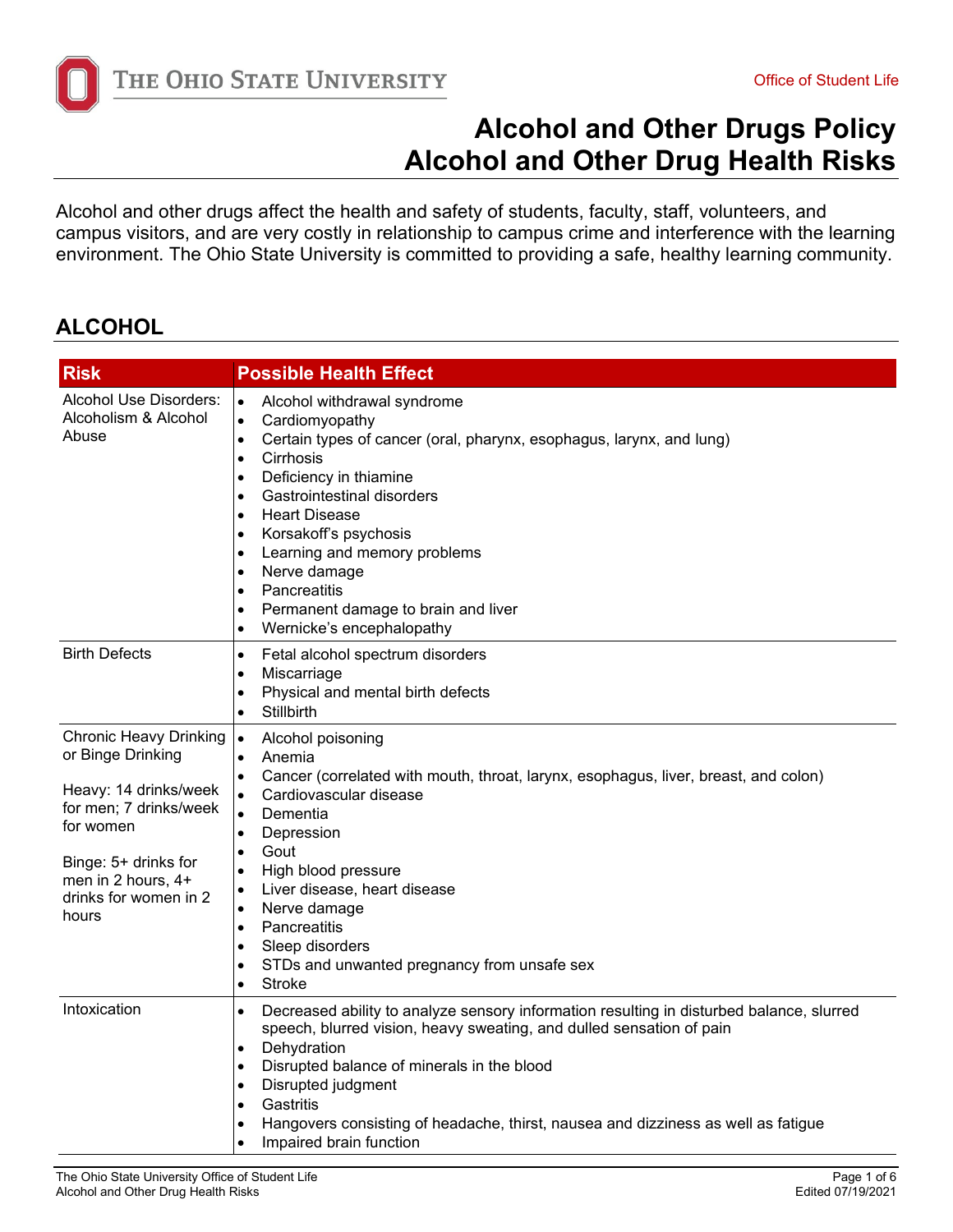

| <b>Risk</b> | <b>Possible Health Effect</b>                                                                                                                                                                                                 |
|-------------|-------------------------------------------------------------------------------------------------------------------------------------------------------------------------------------------------------------------------------|
|             | Impaired judgment<br>Impaired motor skills<br>Increased chances of death, accidents, and injuries, falls, sexual victimization, suicide<br>Increased lethargy<br>Inflammation of esophagus<br>Interference with sleep rhythms |

#### **COMMONLY ABUSED DRUGS**

| <b>Category</b>                      | <b>Possible Health Effect</b>                                                                                                                                                                                                                                                                                                                                                                                                                                                                                                                                                                                                                                                                                                                                                                                                                                                                          |
|--------------------------------------|--------------------------------------------------------------------------------------------------------------------------------------------------------------------------------------------------------------------------------------------------------------------------------------------------------------------------------------------------------------------------------------------------------------------------------------------------------------------------------------------------------------------------------------------------------------------------------------------------------------------------------------------------------------------------------------------------------------------------------------------------------------------------------------------------------------------------------------------------------------------------------------------------------|
| <b>Anabolic Steroids</b>             | Aggression or rage<br>$\bullet$<br>Blood clotting and cholesterol changes<br>$\bullet$<br><b>Delusions</b><br>$\bullet$<br>Extreme irritability<br>$\bullet$<br>Extreme mood swings<br>$\bullet$<br>Fluid retention<br>$\bullet$<br>For men—shrinkage of the testicles (testicular atrophy), reduced sperm count or infertility,<br>$\bullet$<br>baldness, development of breasts (gynecomastia), increased risk for prostate cancer<br>For women—growth of facial hair, male-pattern baldness, changes in or cessation of the<br>$\bullet$<br>menstrual cycle, enlargement of the clitoris, deepened voice<br>Hypertension<br>$\bullet$<br>Impaired judgment stemming from feelings of invincibility<br>$\bullet$<br>Increased risk of contracting HIV/AIDS or hepatitis<br>$\bullet$<br>Kidney cancer<br>$\bullet$<br>Liver cysts<br>$\bullet$<br>Paranoid jealousy<br>٠<br>Severe acne<br>$\bullet$ |
| <b>Bath Salts</b>                    | Agitation<br>$\bullet$<br>Altered mental state<br>$\bullet$<br>Chest pain<br>$\bullet$<br>Extreme paranoia and delusions<br>$\bullet$<br>Hallucinations<br>$\bullet$<br>Highly addictive<br>$\bullet$<br>Hypertension<br>$\bullet$<br>Increased blood pressure and heart rate<br>$\bullet$<br>Kidney injury<br>$\bullet$<br>Panic attacks<br>$\bullet$<br>Seizures<br>٠<br>Violent behavior, self-injury, self-mutilation, suicide<br>$\bullet$                                                                                                                                                                                                                                                                                                                                                                                                                                                        |
| Cannabinoids<br>(Hashish, Marijuana) | Anxiety, paranoia and panic attacks<br>$\bullet$<br>Asthma<br>$\bullet$<br><b>Bloodshot eyes</b><br>$\bullet$<br>Cancer of the lungs<br>$\bullet$<br>Difficulty speaking, listening, thinking, and problem solving<br>$\bullet$<br>Distorted perception (sight, sound, time, touch)<br>$\bullet$                                                                                                                                                                                                                                                                                                                                                                                                                                                                                                                                                                                                       |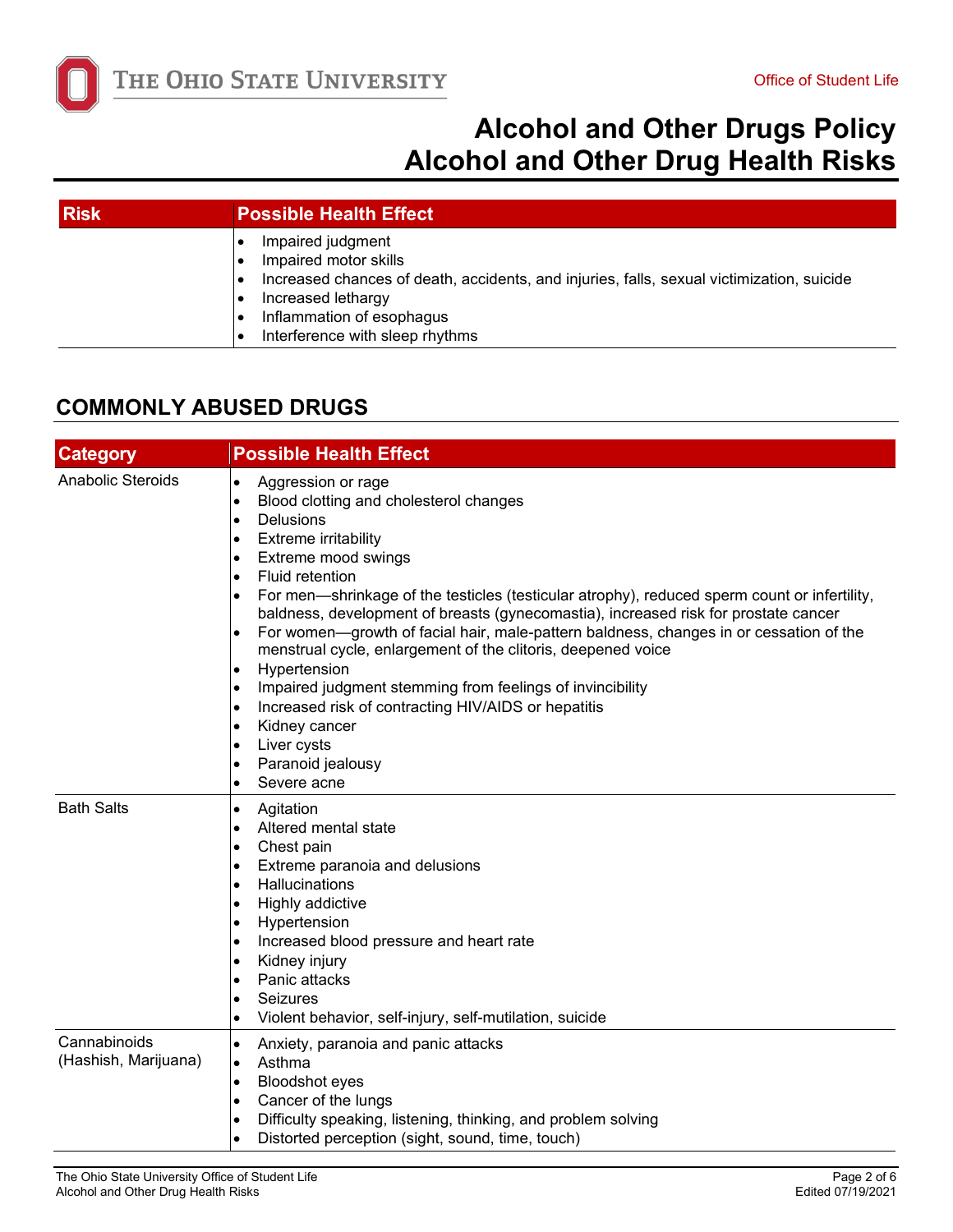

|                             | Dry mouth and throat<br>$\bullet$                                                        |
|-----------------------------|------------------------------------------------------------------------------------------|
|                             | Impaired complex motor skills<br>٠                                                       |
|                             | Impaired concentration<br>٠                                                              |
|                             | Impaired judgment<br>$\bullet$                                                           |
|                             | Increased risk of damaging the lungs and reproductive system,<br>$\bullet$               |
|                             | Increased heart rate<br>$\bullet$                                                        |
|                             | Linked to heart attacks<br>$\bullet$                                                     |
|                             | Loss of coordination<br>٠                                                                |
|                             | Lowered sperm production<br>٠                                                            |
|                             | Problems with memory and learning<br>٠                                                   |
|                             | Psychological dependence<br>٠                                                            |
|                             | Respiratory problems: bronchitis, emphysema and bronchial asthma                         |
|                             | ٠                                                                                        |
| Depressants                 | Fatigue; confusion; impaired coordination, memory, judgment; addiction; respiratory<br>٠ |
|                             | depression and arrest; death                                                             |
|                             | <b>Barbiturates</b>                                                                      |
|                             | Depression                                                                               |
|                             | <b>Dizziness</b>                                                                         |
|                             | Fever; irritability                                                                      |
|                             | - Life-threatening withdrawal                                                            |
|                             | Poor judgment                                                                            |
|                             | Slurred speech                                                                           |
|                             | Unusual excitement                                                                       |
|                             | Benzodiazepines                                                                          |
|                             | <b>Dizziness</b>                                                                         |
|                             | Flunitrazepam                                                                            |
|                             | Memory loss for the time under the drug's effects                                        |
|                             | Urinary retention                                                                        |
|                             | Visual and gastrointestinal disturbances                                                 |
|                             | <b>GHB</b>                                                                               |
|                             | Coma                                                                                     |
|                             | Death                                                                                    |
|                             | <b>Drowsiness</b>                                                                        |
|                             | Loss of consciousness                                                                    |
|                             | Loss of reflexes                                                                         |
|                             | - Nausea/vomiting, headache                                                              |
|                             | Seizures                                                                                 |
|                             | Methaqualone                                                                             |
|                             | Depression                                                                               |
| Dextromethorphan            | Body rash/itching<br>$\bullet$                                                           |
| (DXM)                       | Closed-eye hallucination<br>$\bullet$                                                    |
|                             | Difficulty breathing<br>٠                                                                |
|                             | <b>Dizziness</b>                                                                         |
|                             | <b>Drowsiness</b>                                                                        |
|                             | Gastrointestinal disturbances                                                            |
|                             | Memory loss                                                                              |
|                             | Nausea                                                                                   |
|                             |                                                                                          |
|                             | <b>Numbness</b>                                                                          |
| Dissociative Anesthetics  . | Ketamine                                                                                 |
|                             | Altered body image<br>$\overline{\phantom{0}}$                                           |
|                             | Altered hearing                                                                          |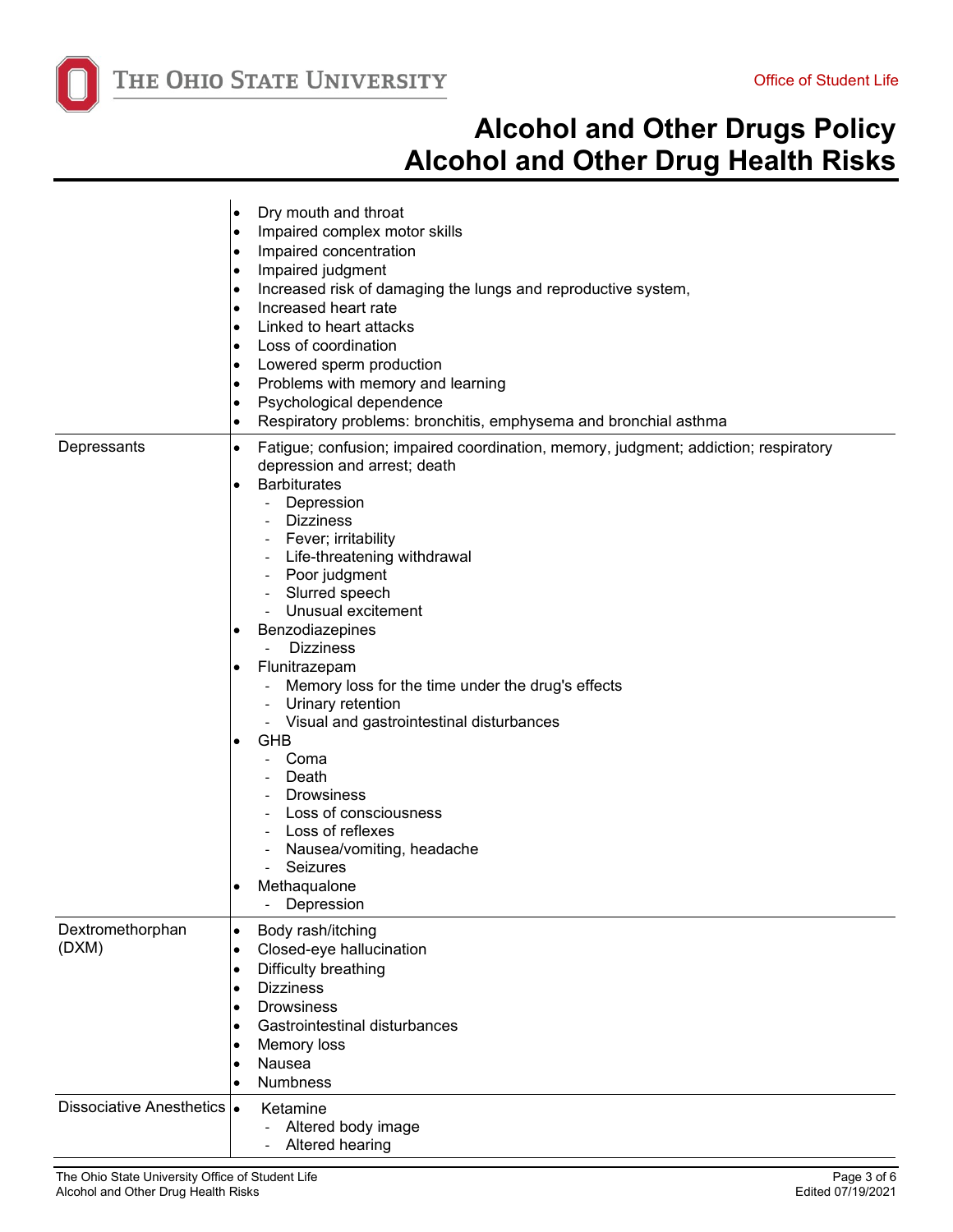

|               | Aphasia<br><b>Blunted affect</b><br><b>Blurred vision</b><br>Delirium<br>Diplopia<br><b>Dizziness</b><br>Erythema<br>Euphoria<br>Hallucinations<br>Hypersalivation<br>Hypertension<br>- Illusions<br>Impaired attention, memory and judgment<br>Nausea and vomiting<br>$\overline{\phantom{a}}$<br>Nightmares<br>$\overline{\phantom{a}}$<br>Nystagmus<br>Pain at injection site<br>Psychomimetic phenomenon<br>Psychomotor retardation<br>Tachycardia<br>Vivid dreams<br>PCP and analogs<br>٠<br>Aggression<br>Decrease in blood pressure and heart rate<br>Depression<br>Loss of appetite<br>$\overline{\phantom{a}}$<br>Panic<br>Violence |
|---------------|----------------------------------------------------------------------------------------------------------------------------------------------------------------------------------------------------------------------------------------------------------------------------------------------------------------------------------------------------------------------------------------------------------------------------------------------------------------------------------------------------------------------------------------------------------------------------------------------------------------------------------------------|
| Hallucinogens | LSD, Mescaline, & Psilocybin<br>$\bullet$<br>Delusions and hallucinations<br>$\sim$<br>Increased body temperature, heart rate, and blood pressure<br>$\overline{\phantom{a}}$<br>Loss of appetite<br>Numbness, weakness<br>Sleeplessness<br>Tremors<br>Unpredictable psychological effects, with "trips" lasting about 12 hours<br>Mental disorders<br>٠<br>Nervousness, paranoia                                                                                                                                                                                                                                                            |
| Inhalants     | Aspiration of vomit<br>$\bullet$<br>Birth defects if pregnant<br>$\bullet$<br>Cramps<br>$\bullet$<br>Damage to central nervous system and brain<br>٠<br>Depression<br>$\bullet$<br>Frostbite<br>$\bullet$<br><b>Hearing loss</b><br>٠<br>Heart failure<br>$\bullet$<br>Hypoxia<br>$\bullet$<br>Kidney damage<br>$\bullet$<br>Limb spasms<br>$\bullet$<br>Memory impairment<br>Muscle weakness                                                                                                                                                                                                                                                |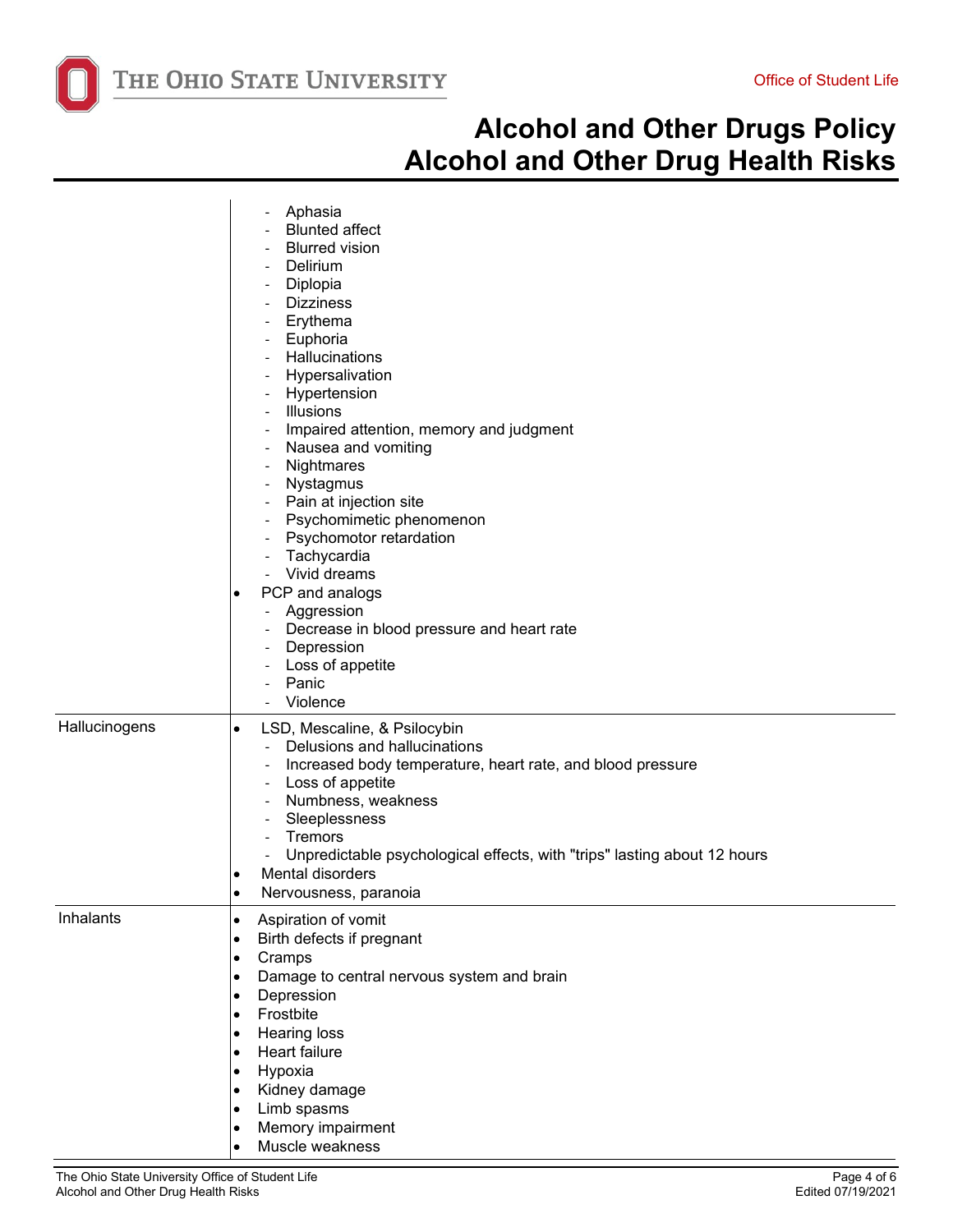

|            | Unconsciousness<br>$\bullet$                                                                                                                                                                                                                                                                                                                                                                                                                                                                                                                                                                                                                                                                                                                                                                                                                                                                                                                                                                                                                                                                                                                                                                                                                                                                                                                                                                                                                                                                                                                                                                                                                                                                                                                                                                                                                                                                                                                      |
|------------|---------------------------------------------------------------------------------------------------------------------------------------------------------------------------------------------------------------------------------------------------------------------------------------------------------------------------------------------------------------------------------------------------------------------------------------------------------------------------------------------------------------------------------------------------------------------------------------------------------------------------------------------------------------------------------------------------------------------------------------------------------------------------------------------------------------------------------------------------------------------------------------------------------------------------------------------------------------------------------------------------------------------------------------------------------------------------------------------------------------------------------------------------------------------------------------------------------------------------------------------------------------------------------------------------------------------------------------------------------------------------------------------------------------------------------------------------------------------------------------------------------------------------------------------------------------------------------------------------------------------------------------------------------------------------------------------------------------------------------------------------------------------------------------------------------------------------------------------------------------------------------------------------------------------------------------------------|
| Opioids    | Heroin<br>$\bullet$<br>Coma, unconsciousness<br>Confusion<br>Constipation<br>Depressed breathing so overdose can be fatal<br>Highly addictive and tolerance builds up rapidly<br>Increased risk of infectious diseases such as HIV/AIDS and hepatitis<br>Nausea<br>Sedation<br>Staggering gait                                                                                                                                                                                                                                                                                                                                                                                                                                                                                                                                                                                                                                                                                                                                                                                                                                                                                                                                                                                                                                                                                                                                                                                                                                                                                                                                                                                                                                                                                                                                                                                                                                                    |
| Stimulants | Amphetamines<br>$\bullet$<br>Aggression, erratic behavior<br>Bad feelings as drug wears off<br>Convulsions, coma, death<br>Depression<br><b>Extreme exhaustion</b><br>Hallucinations<br>Headache<br>Loss of coordination<br>Low blood pressure<br>- Nausea<br>Panic and paranoia<br>Physical effects: hyperactivity, dilated pupils, vasoconstriction, blood shot eyes,<br>flushing, restlessness, dry mouth, bruxism, headache, tachycardia, bradycardia,<br>tachypnea, hypertension, hypotension, fever, diaphoresis, diarrhea, constipation,<br>blurred vision, aphasia, dizziness, twitching, insomnia, numbness, palpitations,<br>arrhythmias, tremors, dry and/or itchy skin, acne, pallor, convulsions, and with chronic<br>and/or high doses, seizure, stroke, coma, heart attack and death can occur<br>Psychological effects: euphoria, anxiety, increased libido, alertness, concentration,<br>energy, self-esteem, self-confidence, sociability, irritability, aggression, psychosomatic<br>disorders, psychomotor agitation, grandiosity, repetitive and obsessive behaviors,<br>paranoia, and with chronic and/or high doses, amphetamine psychosis can occur<br>Reduced performance at work, disruption of relationships<br>Twitching/tremors<br>Cocaine<br>Abdominal pain<br>Anxiety, panic attacks, paranoia<br>Chest pain<br>Cocaine is very addictive and many users quickly develop a strong psychological<br>dependence on it<br>Damage to the veins, leading to ulcers and gangrene, and increased risk of blood-borne<br>infections such as hepatitis or HIV<br>Damage to the lungs<br>Damage to the nasal septum as the drug causes vasoconstriction<br>Feeling constantly run-down when not taking cocaine<br>- Headaches<br>- Heart attacks<br>Increased body temperature<br>Long-term changes to the brain, particularly in the brain's 'reward' circuits, which control<br>sense of pleasure, and personality changes |

- Loss of libido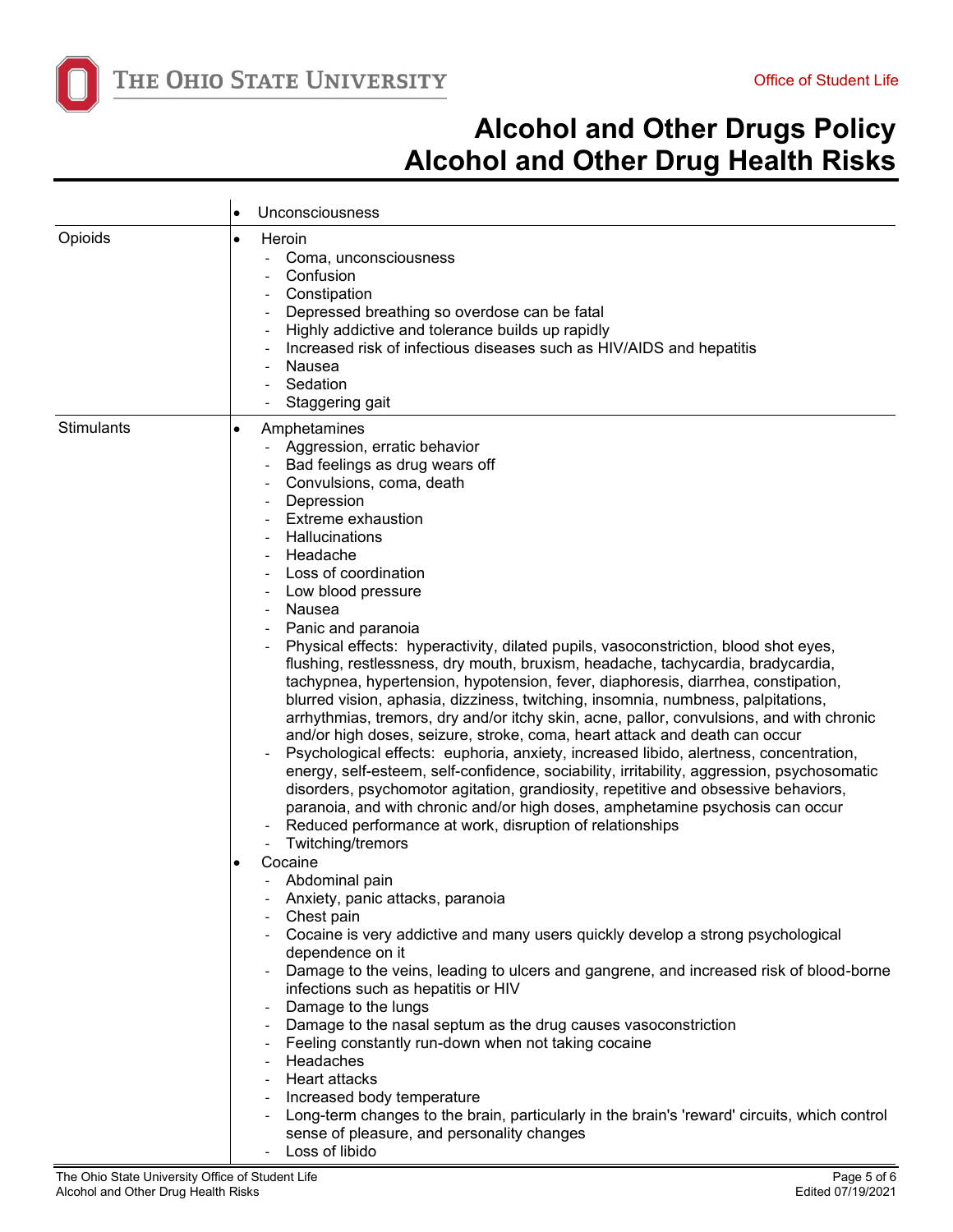

- **Malnutrition**
- **Nausea**
- Raised heart rate and blood pressure
- Respiratory failure
- Strokes or seizures
- Tolerance builds quickly
- MDMA
	- Anxiety, panic, confusion
	- Cardiac/liver toxicity
	- Depression as drug wears off
	- Dry mouth
	- Hyperthermia
	- Impaired memory and learning
	- Increased heart rate and raised blood pressure
	- Increased liver and kidney problems in later life
	- Interferes with body's fluid control mechanisms and salt balance, making it easy to overhydrate and cause the brain to swell
	- Long-term brain changes such as depletion of serotonin, leading to chronic depression, memory impairment, and personality changes
	- Mild hallucinogenic effects
	- Raised body temperature, leading to dehydration
	- Renal failure
- Nicotine
	- Adverse pregnancy outcomes
	- Cardiovascular disease
	- Chronic bronchitis and emphysema
	- Heart disease
	- Increased risk of cancer in almost every organ and tissue of the body, especially cancer of the lung, throat, and stomach
	- Lung disorders and disease
- **Stroke**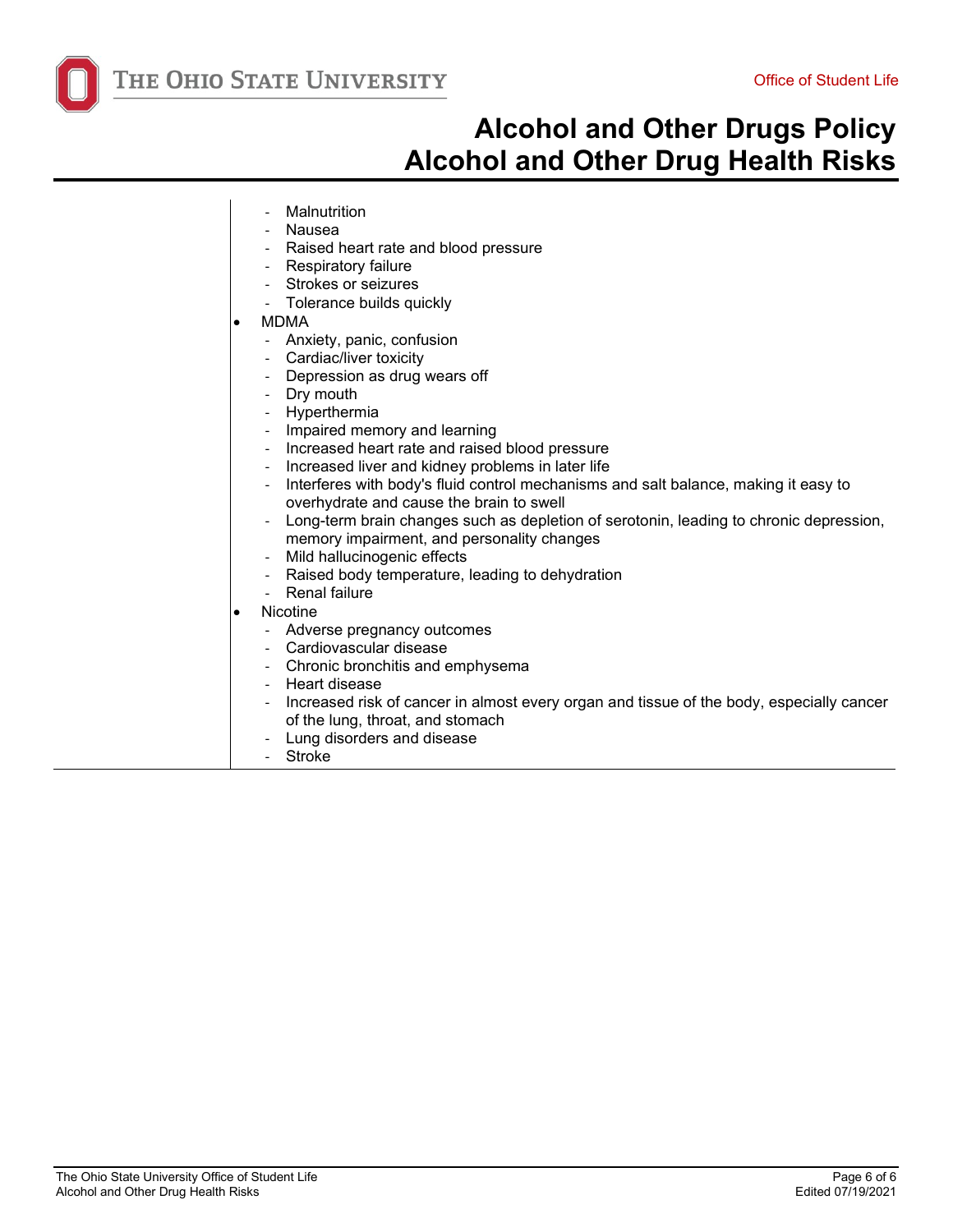THE OHIO STATE UNIVERSITY

| <b>Subject</b>                                                      | <b>Office</b>                                                             | <b>Telephone</b>         | <b>Website</b>                                                         |
|---------------------------------------------------------------------|---------------------------------------------------------------------------|--------------------------|------------------------------------------------------------------------|
| 30 Task Model                                                       | Healing Hearts Counseling Center (419) 528-5993                           |                          | healingheartscc.com/addiction-2/                                       |
| Adult intensive outpatient<br>programs                              | Neil Kennedy Recovery Clinic                                              | (800) 228-8287           | nkrc.org                                                               |
| Adult residential treatment<br>facility                             | North Central Mental Health<br>Services                                   | (614) 299-6600           | ncmhs.org                                                              |
| Case Management                                                     | <b>Coleman Services</b>                                                   | (330) 673-1347           | colemanservices.org/                                                   |
| Challenge Therapy                                                   | <b>Healing Hearts Counseling Center</b>                                   | (419) 528-5993           | healingheartscc.com/addiction-2/                                       |
| Comprehensive services                                              | Cornerstone of Recovery                                                   | (866) 352-8537           | cornerstoneofrecovery.com/                                             |
| <b>Counseling Services</b>                                          | We Care Crisis Center                                                     | (800) 567-HOPE<br>(4673) | wecarepeople.org/wecarecrisis                                          |
| <b>Counseling Services</b>                                          | <b>Lutheran Social Services</b>                                           | (614) 228-5200           | lssnetworkofhope.org/                                                  |
| <b>Crisis Hotline</b>                                               | We Care Crisis Center                                                     | (800) 567-HOPE<br>(4673) | wecarepeople.org/wecarecrisis                                          |
| <b>Crisis Intervention</b>                                          | <b>Coleman Services</b>                                                   | (330) 673-1347           | colemanservices.org/                                                   |
| Detoxification                                                      | Maryhaven                                                                 | (614) 445-8131           | maryhaven.com/                                                         |
| Detoxification                                                      | Parkside Recovery/ Woods at<br>Parkside                                   | (614) 881-4825           | thewoodsatparkside.com/                                                |
| Detoxification residential<br>substance abuse<br>treatment facility | CompDrug Corporation                                                      | (614) 224-4506           | compdrug.org                                                           |
| <b>Diagnostic Assessment</b>                                        | <b>Coleman Services</b>                                                   | (330) 673-1347           | colemanservices.org/                                                   |
| DUI offender programs                                               | Maryhaven                                                                 | (614) 445-8131           | maryhaven.com/                                                         |
| Family support                                                      | Al-Anon and Alateen of Central<br>Ohio                                    | (614) 547-1550           | coafg.org                                                              |
| <b>Group Counseling</b>                                             | <b>Coleman Services</b>                                                   | (330) 673-1347           | colemanservices.org/                                                   |
| <b>Group Counseling</b>                                             | Mansfield Urban Minority<br>Alcoholism and Drug Abuse<br>Outreach Program | (419) 525-3525           | mansfieldumadaop.com                                                   |
| <b>Group Therapy</b>                                                | <b>Catalyst Life Services</b>                                             | (419) 522-4357           | catalystlifeservices.org                                               |
| <b>Group Therapy</b>                                                | OneEighty                                                                 | (330) 264-8498           | one-eighty.org/our-services/substance-<br>abuse-and-addiction-services |
| <b>Individual Counseling</b>                                        | <b>Coleman Services</b>                                                   | (330) 673-1347           | colemanservices.org/                                                   |
| <b>Individual Counseling</b>                                        | Mansfield Urban Minority<br>Alcoholism and Drug Abuse<br>Outreach Program | (419) 525-3525           | mansfieldumadaop.com                                                   |
| Individual support                                                  | Alcoholics Anonymous                                                      | (212) 870-3400           | $a.$ org/                                                              |
| Individual support                                                  | <b>Alcoholics Anonymous-Central</b><br>Ohio Group Fellowship              | (614) 253-8501           | aacentralohio.org                                                      |
| Individual support                                                  | <b>Central Ohio Area Narcotics</b><br>Anonymous                           | (614) 252-1700           | centralohionarcoticsanonymous.org/                                     |
| Individual Therapy                                                  | <b>Catalyst Life Services</b>                                             | (419) 522-4357           | catalystlifeservices.org                                               |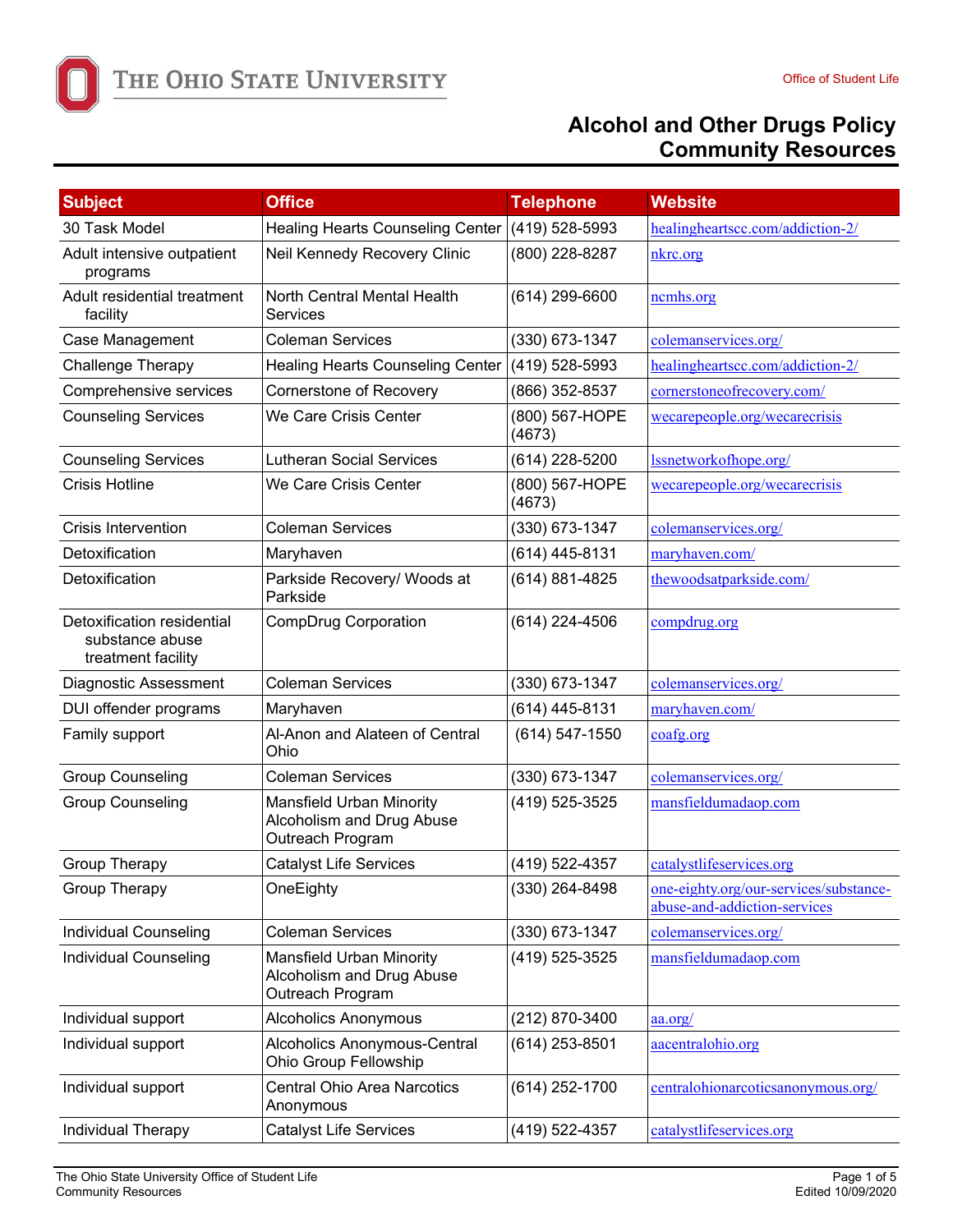THE OHIO STATE UNIVERSITY

| <b>Subject</b>                                                          | <b>Office</b>                                                   | <b>Telephone</b>   | <b>Website</b>                                                         |
|-------------------------------------------------------------------------|-----------------------------------------------------------------|--------------------|------------------------------------------------------------------------|
| <b>Inpatient Services</b>                                               | <b>Lutheran Social Services</b>                                 | (614) 228-5200     | lssnetworkofhope.org/                                                  |
| <b>Inpatient Services</b>                                               | <b>Catalyst Life Services</b>                                   | (419) 522-4357     | catalystlifeservices.org                                               |
| <b>Inpatient Services</b>                                               | Marion Area Counseling Center                                   | (740) 387-5210     | maccsite.com                                                           |
| <b>Inpatient Services</b>                                               | <b>Behavioral Healthcare Partners of</b><br><b>Central Ohio</b> | (740) 522-8477     | bhcpartners.org                                                        |
| Inpatient substance abuse<br>treatment facilities                       | Maryhaven                                                       | (614) 445-8131     | maryhaven.com/                                                         |
| Inpatient substance abuse<br>treatment facilities                       | North Central Mental Health<br>Services                         | $(614)$ 299-6600   | nemhs.org                                                              |
| <b>Inpatient Treatment</b><br><b>Services</b>                           | Shepherd Hill                                                   | N/A                | shepherdhill.net/Programs-<br>Services.aspx                            |
| <b>Inpatient Treatment</b><br>Services                                  | OneEighty                                                       | (330) 264-8498     | one-eighty.org/our-services/substance-<br>abuse-and-addiction-services |
| <b>Inpatient Treatment</b><br>Services                                  | <b>Wooster Community Hospital New</b><br>Vision                 | $(330)$ 263-8100   | woosterhospital.org/services/inpatient-<br>rehabilitation/             |
| <b>Inpatient Treatment</b><br><b>Services</b>                           | <b>Anazao Community Partners</b>                                | (330) 264-9597     | anazao.co/treatments                                                   |
| Intensive Outpatient<br><b>Treatment Services</b>                       | Shepherd Hill                                                   | N/A                | shepherdhill.net/Programs-<br>Services.aspx                            |
| Medication assisted<br>treatment for adults in an<br>outpatient program | Premier Care Inc.                                               | (567) 940-9145     | premiercare.org/find-a-clinic/lima-oh/                                 |
| <b>Medication-Assisted</b><br>Treatment                                 | Healing Hearts Counseling Center (419) 528-5993                 |                    | healingheartscc.com/addiction-2/                                       |
| Meetings held at various<br>locations throughout<br>Mansfield           | Narcotics Anonymous                                             | N/A                | narcotics.com/na-<br>meetings/ohio/mansfield-ohio/                     |
| Meetings held at various<br>locations throughout<br><b>Newark</b>       | Narcotics Anonymous                                             | N/A                | narcotics.com/na-<br>meetings/ohio/newark-ohio/                        |
| Meetings held at various<br>locations throughout<br>Wooster             | Narcotics Anonymous                                             | N/A                | narcotics.com/na-<br>meetings/ohio/wooster/                            |
| Meetings held at various<br>locations throughout<br>Marion              | Narcotics Anonymous                                             | (740) 387-8531     | narcotics.com/na-<br>meetings/ohio/marion-ohio/                        |
| Meetings held at various<br>locations throughout<br>Lima                | Narcotics Anonymous                                             | N/A                | narcotics.com/na-meetings/ohio/lima/                                   |
| Mental health and<br>psychiatry                                         | <b>Adult Children of Alcoholics</b><br>(ACOA) and AL-ANON       | $(310) 534 - 1815$ | adultchildren.org/                                                     |
| Mental health and<br>psychiatry                                         | Amethyst, Inc.                                                  | (614) 242-1284     | alvis180.org/services/recovery-<br>services/amethyst/                  |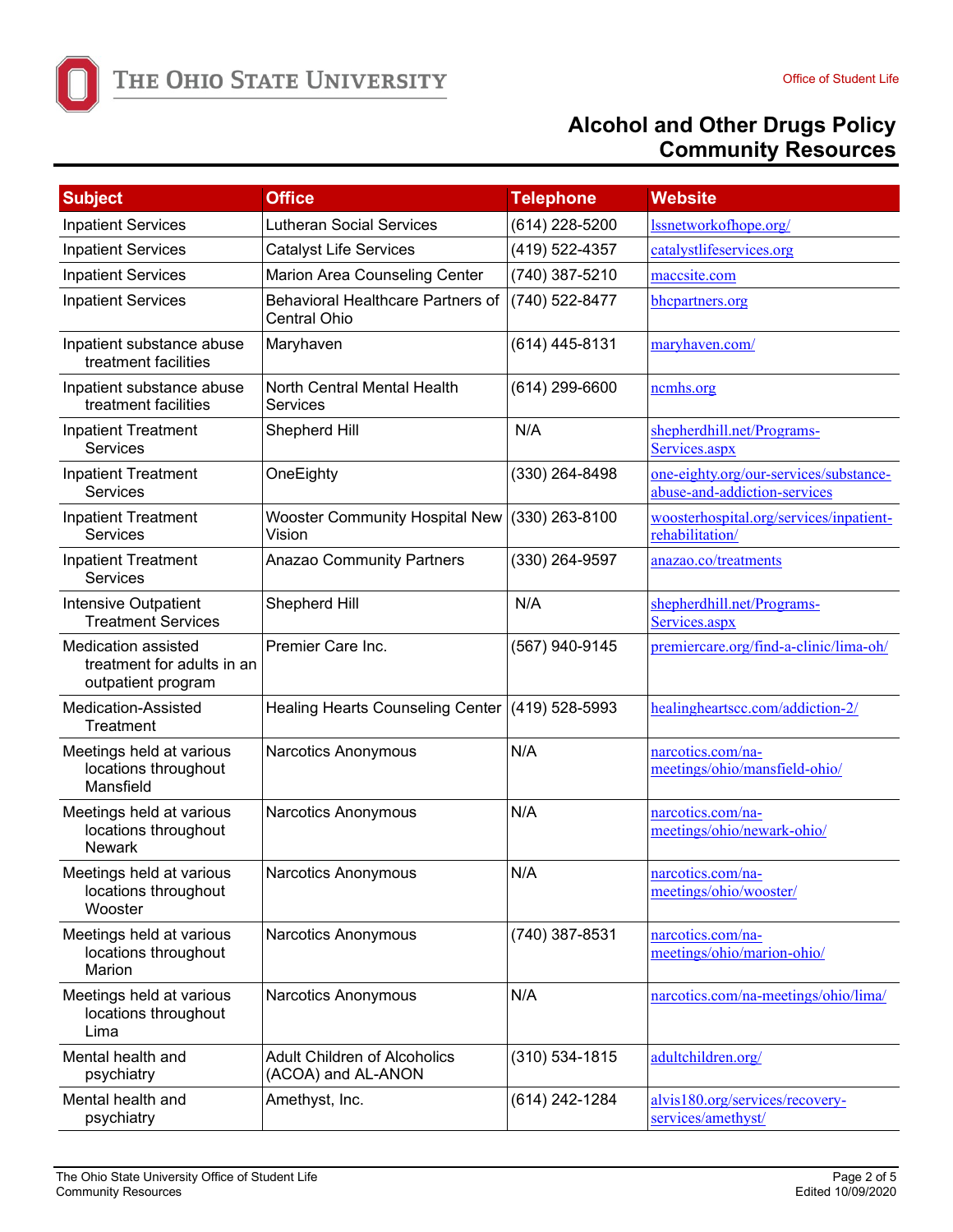

| <b>Subject</b>                                                      | <b>Office</b>                                                             | <b>Telephone</b> | <b>Website</b>                                                         |
|---------------------------------------------------------------------|---------------------------------------------------------------------------|------------------|------------------------------------------------------------------------|
| New Beginnings Alcohol &<br><b>Drug Treatment Services</b>          | <b>Catalyst Life Services</b>                                             | (419) 522-4357   | catalystlifeservices.org                                               |
| Non-profit outpatient center<br>providing comprehensive<br>services | <b>Catalyst Life Services</b>                                             | (419) 522-4357   | catalystlifeservices.org                                               |
| Opioid detox                                                        | <b>Rehabilitation Care Group</b>                                          | (614) 901-0590   |                                                                        |
| Outpatient                                                          | Parkside Recovery/ Woods at<br>Parkside                                   | (614) 881-4823   | thewoodsatparkside.com/                                                |
| Outpatient                                                          | Southeast, Inc.                                                           | (614) 225-0990   | southeastinc.com                                                       |
| Outpatient programs                                                 | House of Hope for Alcoholics                                              | (614) 291-4691   | hofhope.org/                                                           |
| <b>Outpatient Services</b>                                          | <b>Lutheran Social Services</b>                                           | (614) 228-5200   | https://lssnetworkofhope.org/                                          |
| <b>Outpatient Services</b>                                          | <b>Catalyst Life Services</b>                                             | (419) 522-4357   | catalystlifeservices.org                                               |
| <b>Outpatient Services</b>                                          | Marion Area Counseling Center                                             | (740) 387-5210   | maccsite.com                                                           |
| <b>Outpatient Services</b>                                          | Behavioral Healthcare Partners of<br><b>Central Ohio</b>                  | (740) 522-8477   | bhcpartners.org                                                        |
| <b>Outpatient Services</b>                                          | <b>Anazao Community Partners</b>                                          | (330) 264-9597   | anazao.co/treatments                                                   |
| <b>Outpatient Treatment</b><br><b>Services</b>                      | OneEighty                                                                 | (330) 264-8498   | one-eighty.org/our-services/substance-<br>abuse-and-addiction-services |
| Peer Recovery                                                       | OneEighty                                                                 | (330) 264-8498   | one-eighty.org/our-services/substance-<br>abuse-and-addiction-services |
| Peer Support Services                                               | Mansfield Urban Minority<br>Alcoholism and Drug Abuse<br>Outreach Program | (419) 525-3525   | mansfieldumadaop.com                                                   |
| <b>Recovery Housing</b>                                             | Urban Minority Alcoholism and<br>Drug Abuse Outreach Program<br>Lima      | (419) 224-4474   | limaumadaop.com/index.html                                             |
| <b>Recovery Housing</b>                                             | Mansfield Urban Minority<br>Alcoholism and Drug Abuse<br>Outreach Program | (419) 222-4474   | mansfieldumadaop.com                                                   |
| <b>Recovery Support Services</b>                                    | Mansfield Urban Minority<br>Alcoholism and Drug Abuse<br>Outreach Program | (419) 525-3525   | mansfieldumadaop.com                                                   |
| Recovery to Work Project                                            | <b>Richland County Mental Health</b><br>and Recovery Services             | (419) 774-5811   | richlandmentalhealth.com/                                              |
| <b>Residential Facility</b>                                         | Parkside Recovery/ Woods at<br>Parkside                                   | (614) 881-4823   | thewoodsatparkside.com/                                                |
| <b>Residential Services</b>                                         | Urban Minority Alcoholism and<br>Drug Abuse Outreach Program<br>Lima      | (419) 222-4474   | limaumadaop.com/index.html                                             |
| <b>Residential treatment</b>                                        | Southeast, Inc.                                                           | (614) 225-0990   | southeastinc.com                                                       |
| Substance abuse<br>counseling                                       | CompDrug Corporation                                                      | (614) 224-4506   | compdrug.org                                                           |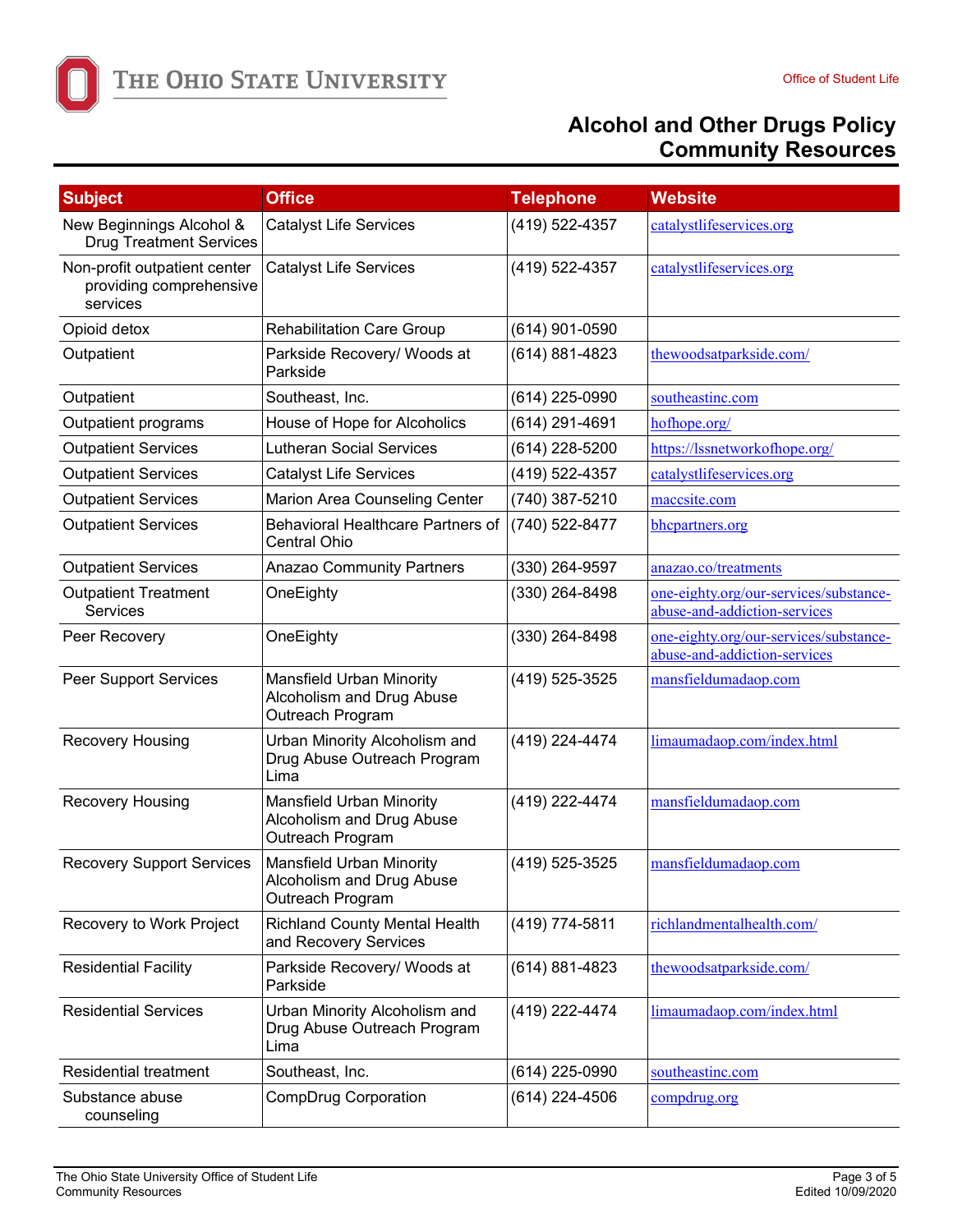

| <b>Subject</b>                          | <b>Office</b>                                      | <b>Telephone</b>           | <b>Website</b>                  |
|-----------------------------------------|----------------------------------------------------|----------------------------|---------------------------------|
| Substance abuse<br>counseling           | <b>Concord Counseling Center</b>                   | (614) 882-9338<br>ext. 205 | concordcounseling.org           |
| Substance abuse<br>counseling           | <b>Directions Counseling Group</b>                 | $(614) 888 - 9200$         | directcounselinginc.com/        |
| Substance abuse<br>counseling           | <b>Dublin Counseling Center</b>                    | (614) 889-5722             | dublincounselingcenter.org      |
| Substance abuse<br>counseling           | House of Hope for Alcoholics                       | (614) 291-4691             | hofhope.org/                    |
| Substance abuse<br>counseling           | Montalvo-Crumbley and<br>Associates, LLC           | (614) 781-6590             | N/A                             |
| Substance abuse<br>counseling           | Neighborhood House                                 | N/A                        | nhwa.org/                       |
| Substance abuse<br>counseling           | North Community Counseling<br>Centers              | (614) 261-3196             | northcommunity.com              |
| Substance abuse<br>counseling           | <b>Northwest Counseling Services</b>               | (802) 524-6554             | northwestcounselingservices.org |
| Substance abuse<br>counseling           | Maryhaven                                          | (614) 445-8131             | maryhaven.com/                  |
| Substance abuse<br>counseling           | North Central Mental Health<br>Services            | $(614)$ 299-6600           | nemhs.org                       |
| Substance abuse<br>counseling           | Parkside Recovery/ Woods at<br>Parkside            | (614) 881-4823             | thewoodsatparkside.com/         |
| Substance abuse drop in<br>services     | <b>PEER Center</b>                                 | (614) 453-4840             | https://thepeercenter.org/      |
| Substance abuse<br>education/prevention | <b>Alcohol And Drug Awareness</b><br><b>Series</b> | $(614) 566 - 5000$         | ohiohealth.com/riverside/       |
| Substance abuse<br>education/prevention | <b>Columbus Public Health</b>                      | (614) 645-7417             | publichealth.columbus.gov       |
| Substance abuse<br>education/prevention | <b>Community for New Direction</b>                 | (614) 272-1464             | cndonline.org                   |
| Substance abuse<br>education/prevention | <b>CompDrug Corporation</b>                        | $(614)$ 224-4506           | compdrug.org                    |
| Substance abuse<br>education/prevention | <b>Drug-Free Action Alliance</b>                   | (614) 540-9985             | drugfreeactionalliance.org      |
| Substance abuse<br>education/prevention | <b>Educational Council</b>                         | (903) 892-9911             | sachelp.org/Home                |
| Substance abuse<br>education/prevention | Franklin County Public Health                      | (614) 525-3160             | myfeph.org/                     |
| Substance abuse<br>education/prevention | Maryhaven                                          | (614) 445-8131             | maryhaven.com/                  |
| Substance abuse<br>education/prevention | North Community Counseling<br>Centers              | (614) 261-3196             | northcommunity.com              |
| Substance abuse<br>education/prevention | <b>Northwest Counseling Services</b>               | $(614) 600 - 2708$         | northwestcounselingservices.org |